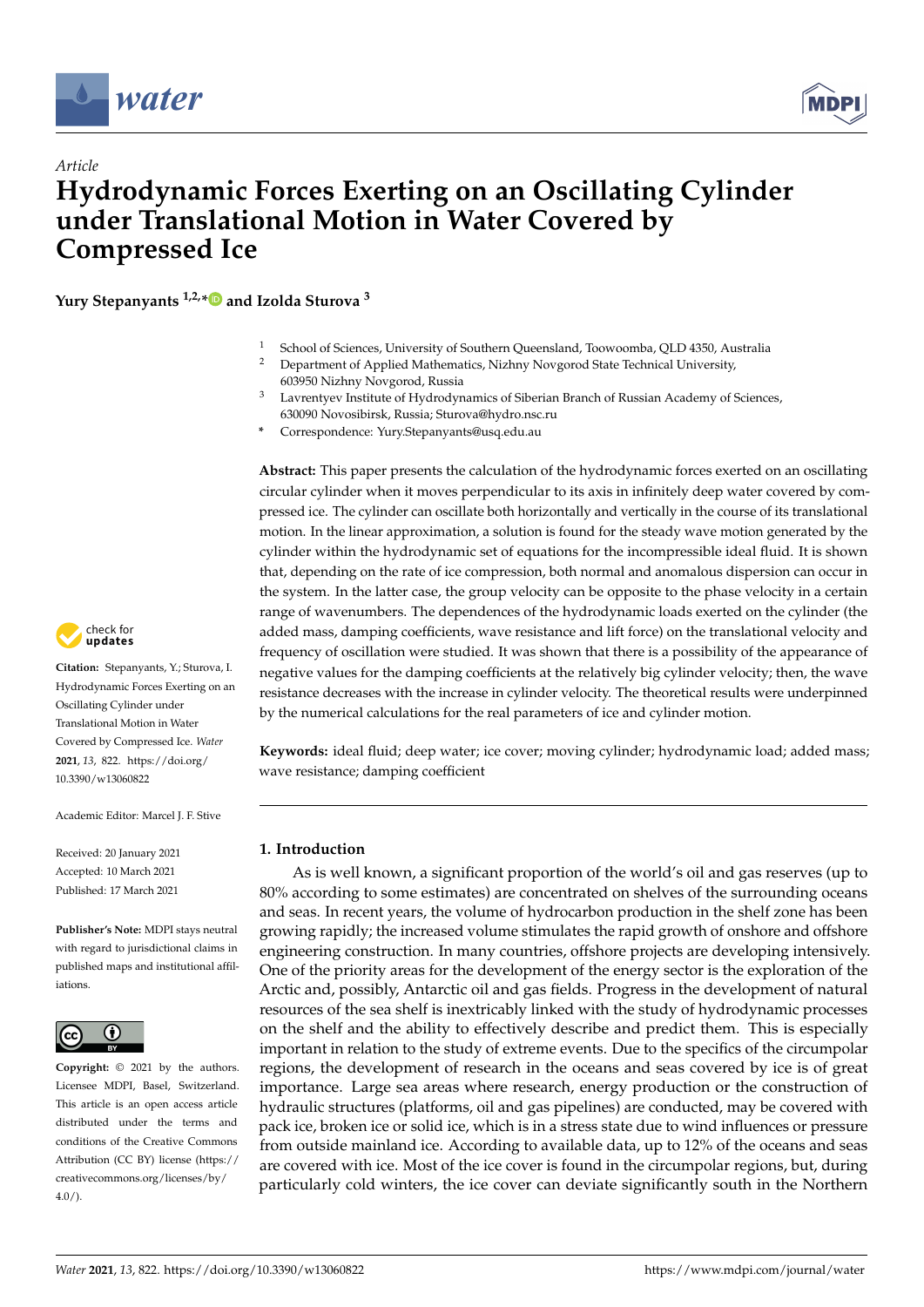Hemisphere or north in the Southern Hemisphere. The up-to-date review of the problem of interaction of ocean waves with ice cover at the destructive influence of global climate change is presented in the review by Ref. [\[1\]](#page-19-0), which includes the results of theoretical, laboratory and fieldwork studies.

In many cases, there are currents in the ocean beneath the ice cover. The currents can cause vibrations of pipelines leading to wave motion in the ice. In certain conditions, instability can arise, resulting in the simultaneous growth of pipeline oscillations and flexural-gravity wave (FGW) amplitude in the ice cover. Therefore, the problem of the description of such a phenomenon is both topical and important from the practical point of view. It is also important to calculate the hydrodynamic loads exerted on the pipelines in the current in the seas or oceans covered by ice.

Many works have been devoted to the problem of studying waves in an ocean with an ice cover, among which the pioneering publications dating back to the 1960s can be mentioned [\[2,](#page-19-1)[3\]](#page-19-2). Since that time, joint systems of equations describing wave disturbances in water and in an infinite homogeneous ice plate have been studied by many authors (see, e.g., the reviews [\[4](#page-19-3)[–6\]](#page-19-4) and references therein). In addition, FGWs in the ice cover generated by underwater sources were studied for both stationary and moving fluid of finite or infinite depth [\[7](#page-19-5)[–13\]](#page-19-6). Effective direct mathematical methods for studying wave interactions with floating flexible structures have been developed by many authors and are described in the book by Sahoo [\[4\]](#page-19-3). The detailed review of interactions of fluid/structure/ice was presented by Ref. [\[14\]](#page-19-7). In this paper, various analytical and numerical results are presented on the interaction of a uniform current with a circular cylinder submerged below an ice sheet in water of a finite depth. In particular, the properties of the dispersion equation for the different current speeds, resistance and lift forces, ice sheet deflection for the different regimes of flow, etc. are presented. However, the calculations are performed for the uncompressed ice plate of the fixed thickness  $h_1 = 1$  m; the ice plate inertia is neglected.

Under natural conditions, an ice sheet on the water can undergo compression or tension due to wind stress and pressure from other ice areas, for example, due to the sliding of continental ice into the ocean. As a result, the study of FGWs in oceans covered by compressed ice is a topical and important problem. However, this problem becomes rather complex from the theoretical point of view since it leads to a wide variety of possible cases due to a rather complex dispersion relation for this type of waves (see, e.g., [\[15](#page-19-8)[–18\]](#page-19-9)). The recently published work by the current authors [\[18\]](#page-19-9) contains a study of FGWs generated by a dipole moving horizontally at some depth under the ice and oscillating along the direction of motion. Neglecting the effects of viscosity in water and in an ice plate, the basic equations of wave motion for a fluid of finite depth are derived. The wave patterns generated by a cylinder of a finite radius in an infinitely deep ocean are also analysed in detail. The added mass coefficients and the damping coefficients acting on the cylinder are found. In the same work, it is shown that the wave motion created by a cylinder of the finite radius can be modelled with the reasonable accuracy by the motion of a point dipole. The problem studied represents a particular case of the well-known general problem when, in the process of translational motion of a body oscillating along and perpendicular to the motion, the body experiences action of radiative hydrodynamic forces. This problem has been thoroughly investigated in the linear approximation for a submerged cylindrical body moving under a free surface in a homogeneous or two-layer fluid (see, e.g., [\[19](#page-19-10)[–21\]](#page-19-11) and references therein).

In this paper, which continues our previous study [\[18\]](#page-19-9) and further develops the results of Ref. [\[14\]](#page-19-7), we examine in detail the effect of compressed floating ice cover on the hydrodynamic loads exerted on the translationally moving and oscillating circular cylinder submerged in water. In the linear approximation, we derive a solution for the steady wave motion generated by the cylinder within the hydrodynamic set of equations for the incompressible ideal fluid of infinite depth. It is shown that, depending on the rate of ice compression, both normal and anomalous dispersion can occur in the system. In the latter case, the group velocity is opposite to the phase velocity in a certain range of wavenumbers.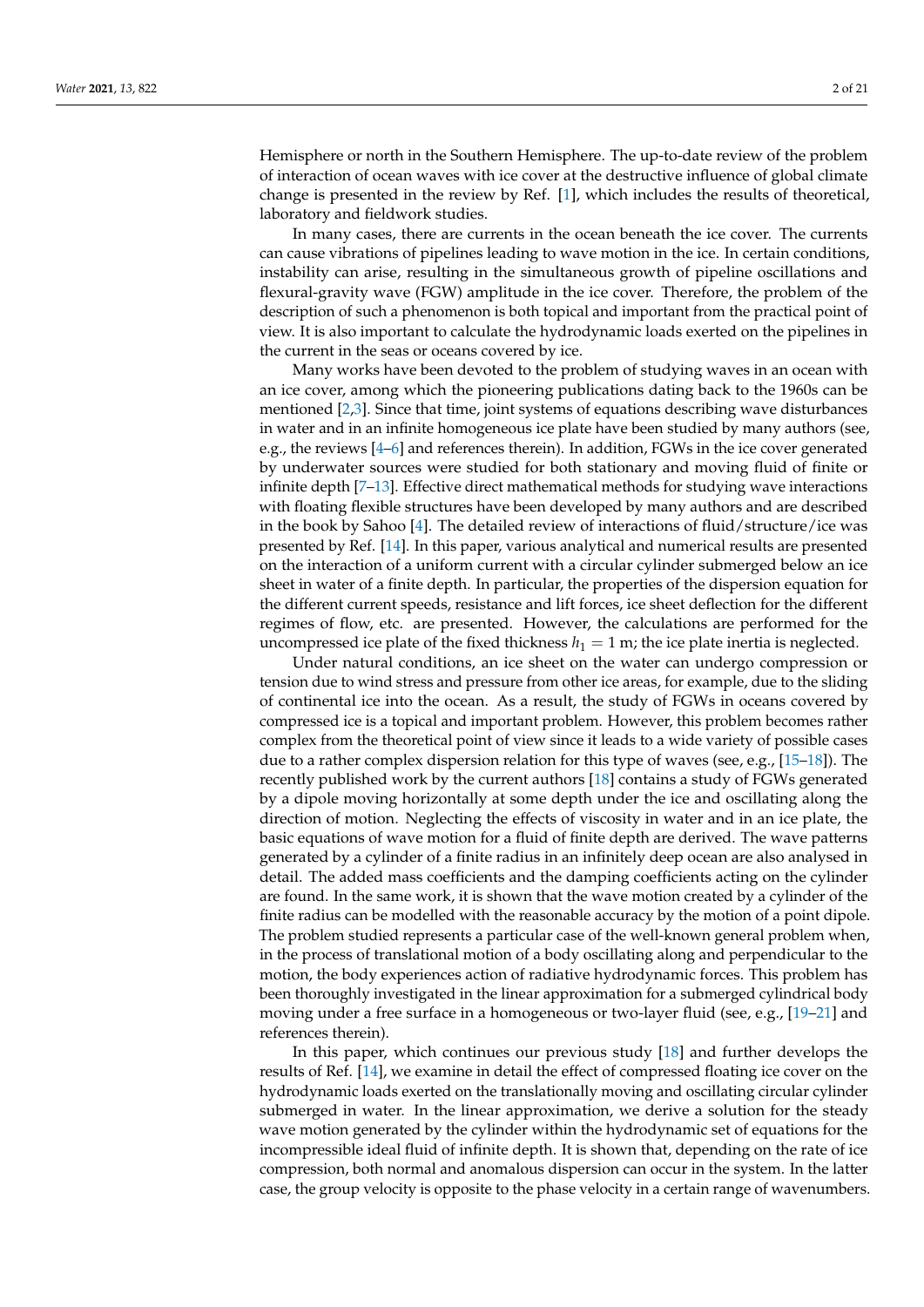The dependences of hydrodynamic loads (the added mass, damping coefficients, wave resistance and lift force) exerted on the cylinder on the translational velocity and frequency of oscillation are investigated. It is shown that there is the possibility of the appearance of negative values of the damping coefficients at the relatively big cylinder velocity; then, the wave resistance decreases with increasing of the cylinder velocity. The theoretical results are underpinned by the numerical calculations for the real parameters of ice and cylinder motion.

#### **2. Governing Equations and Boundary Conditions**

Let us consider a circular cylinder of a radius *a* (e.g., a pipeline) flowing around by a uniform current with the velocity  $U = -U\nabla x$  in an ideal incompressible fluid of the density  $\rho$  (see Figure [1\)](#page-2-0). The cylinder oscillates in the horizontal and vertical directions with the frequency Ω. We assume that the water is infinitely deep and contains an ice cover on the top, which can be modelled by a thin elastic plate. The main set of hydrodynamic equations and boundary conditions describing FGWs in the linear approximation is as follows. For the velocity potential  $\Phi(x, y, t)$ , we have the Laplace equation:

$$
\Delta \Phi \equiv \frac{\partial^2 \Phi}{\partial x^2} + \frac{\partial^2 \Phi}{\partial y^2} = 0 \quad (|x| < \infty, \ -\infty < y \le 0), \tag{1}
$$

<span id="page-2-0"></span>where the fluid velocity  $\mathbf{u} = \nabla \Phi$ .



Figure 1. Sketch of the flow around a rigid cylinder in a deep water covered by a flexible ice cover.

It is assumed that the lower boundary of the ice plate is always in contact with the water. By denoting as  $w(x, t)$  the vertical displacements of the ice cover from the undisturbed flat position, the kinematic and dynamic conditions at the upper boundary of the fluid (at  $y = 0$ ) can be written as [\[18\]](#page-19-9):

<span id="page-2-1"></span>
$$
\frac{\partial w}{\partial t} - \frac{\partial \Phi}{\partial y} = 0, \tag{2}
$$

$$
D\frac{\partial^4 w}{\partial x^4} + Q\frac{\partial^2 w}{\partial x^2} + M\frac{\partial^2 w}{\partial t^2} + \rho g w + \rho \frac{\partial \Phi}{\partial t} = 0, \tag{3}
$$

where  $D = Eh_1^3/[12(1 - v^2)]$ ,  $M = \rho_1 h_1$ , *E* is the Young's modulus of elastic plate, *Q* is the longitudinal stress (*Q* > 0 corresponds to compression and *Q* < 0 to stretching), *ν* is the Poisson ratio,  $h_1$  is the thickness of the ice plate and  $g$  is the acceleration due to gravity. The first term in Equation [\(3\)](#page-2-1) describes the elastic property of the ice plate; the second term represents a horizontal stress or strain of the plate; and the term with the coefficient *M*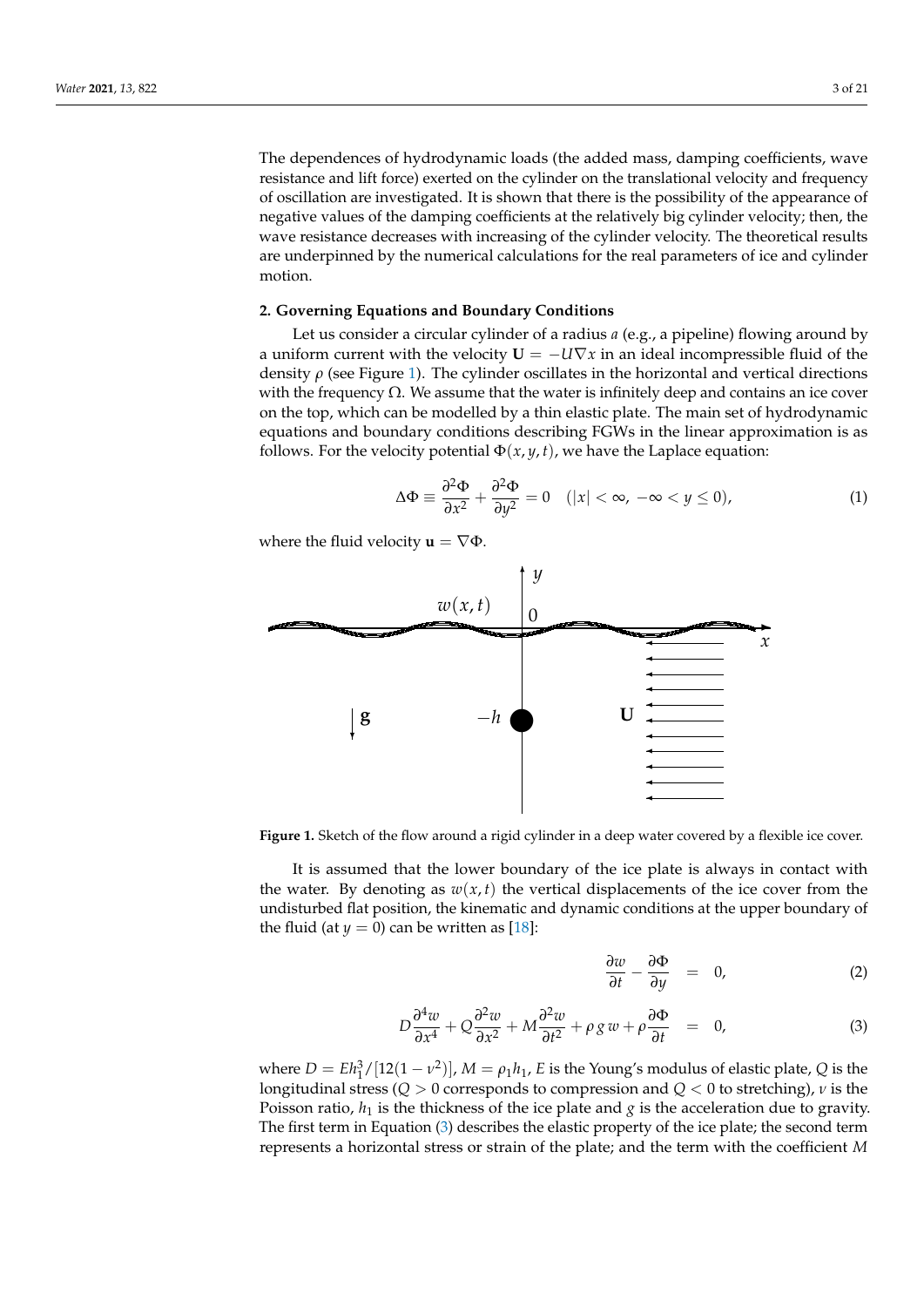describes the inertial property of the ice plate. All perturbations vanish in the bulk of the fluid so that for the vertical component of fluid velocity we have:

$$
\frac{\partial \Phi}{\partial y} \to 0, \quad \text{when} \quad y \to -\infty. \tag{4}
$$

The dispersion relation of FGW relating the frequency *ω* of harmonic waves of infinitesimal amplitude with the wavenumber *k* is (see, e.g., [\[2](#page-19-1)[,18](#page-19-9)[,22\]](#page-19-12)):

<span id="page-3-0"></span>
$$
\omega(k) = \sqrt{\frac{k(Dk^4 - Qk^2 + \rho g)}{\rho + kM}}.
$$
\n(5)

The phase and group velocities of FGW are:

$$
c_p(k) = \sqrt{\frac{Dk^4 - Qk^2 + \rho g}{k(\rho + kM)}}.
$$
\n(6)

<span id="page-3-4"></span>
$$
c_g(k) = \frac{2k^3M(2Dk^2 - Q) + \rho (5Dk^4 - 3Qk^2 + \rho g)}{2\omega(k)(\rho + kM)^2}.
$$
\n(7)

As is known, the dispersion relation [\(5\)](#page-3-0) imposes a restriction on the maximal value of the compression force. The stability of oscillations of a floating ice plate is guaranteed by the condition  $Q < Q_* \equiv 2\sqrt{g\rho D}$ , whereas at  $Q > Q_*$  the buckling occurs—the ice plate shatters (see, e.g., [\[2](#page-19-1)[,22\]](#page-19-12)). There is one more critical value of the parameter *Q* such that for *Q* < *Q*<sup>0</sup> < *Q*<sup>∗</sup> the group velocity of FGW is positive for all wavenumbers *k* ≥ 0. Such a case when *c<sup>g</sup>* > 0 is called *normal dispersion* in contrast to the case of *anomalous dispersion* for *Q*<sup>0</sup> < *Q* < *Q*∗, which is characterised by the presence of a wavenumber interval within which the group velocity is negative (details can be found in [\[18\]](#page-19-9)). Both critical values *Q*∗ and *Q*0, as well as the corresponding wavenumbers *k*∗ and *k*0, can be determined from the solution of two simultaneous equations  $c_g(k) = 0$  and  $dc_g/dk = 0$ .

In this paper, we study a steady regime of fluid motion caused by the translationally moving and oscillating cylinder. In this case, the total potential of fluid velocity can be presented in the form:

<span id="page-3-1"></span>
$$
\Phi(x, y, t) = -Ux + U\overline{\varphi}(x, y) + \text{Re}\sum_{j=1}^{2} \eta_j \varphi_j(x, y) e^{i\Omega t}, \tag{8}
$$

where  $\bar{\varphi}$  is the velocity potential corresponding to the uniform motion of the body with the unit velocity,  $\varphi_j$  ( $j = 1$ , 2) are the radiation potentials due to the cylinder oscillation in the horizontal (*j* = 1) and vertical (*j* = 2) directions and  $\eta$ <sub>*j*</sub> are the amplitudes of cylinder vibrations in these directions. Similar to Equation [\(8\)](#page-3-1), the vertical displacements of the ice plate can be presented as:

$$
w(x,t) = \overline{w}(x) + \text{Re}\left[\sum_{j=1}^{2} \eta_j w_j(x) e^{i\Omega t}\right].
$$
 (9)

The stationary part of the total potential  $\overline{\varphi}$  satisfies the Laplace equation in the fluid:

<span id="page-3-2"></span>
$$
\Delta \overline{\varphi} = 0 \quad (|x| < \infty, \ -\infty < y \le 0) \tag{10}
$$

with the boundary conditions at  $y = 0$  of

<span id="page-3-3"></span>
$$
\frac{\partial \overline{w}}{\partial x} + \frac{\partial \overline{\varphi}}{\partial y} = 0, \qquad (11)
$$

$$
\left(D\frac{\partial^4}{\partial x^4} + Q\frac{\partial^2}{\partial x^2} + MU^2 \frac{\partial^2}{\partial x^2} + \rho g\right)\frac{\partial \overline{\varphi}}{\partial y} + \rho U^2 \frac{\partial^2 \overline{\varphi}}{\partial x^2} = 0.
$$
 (12)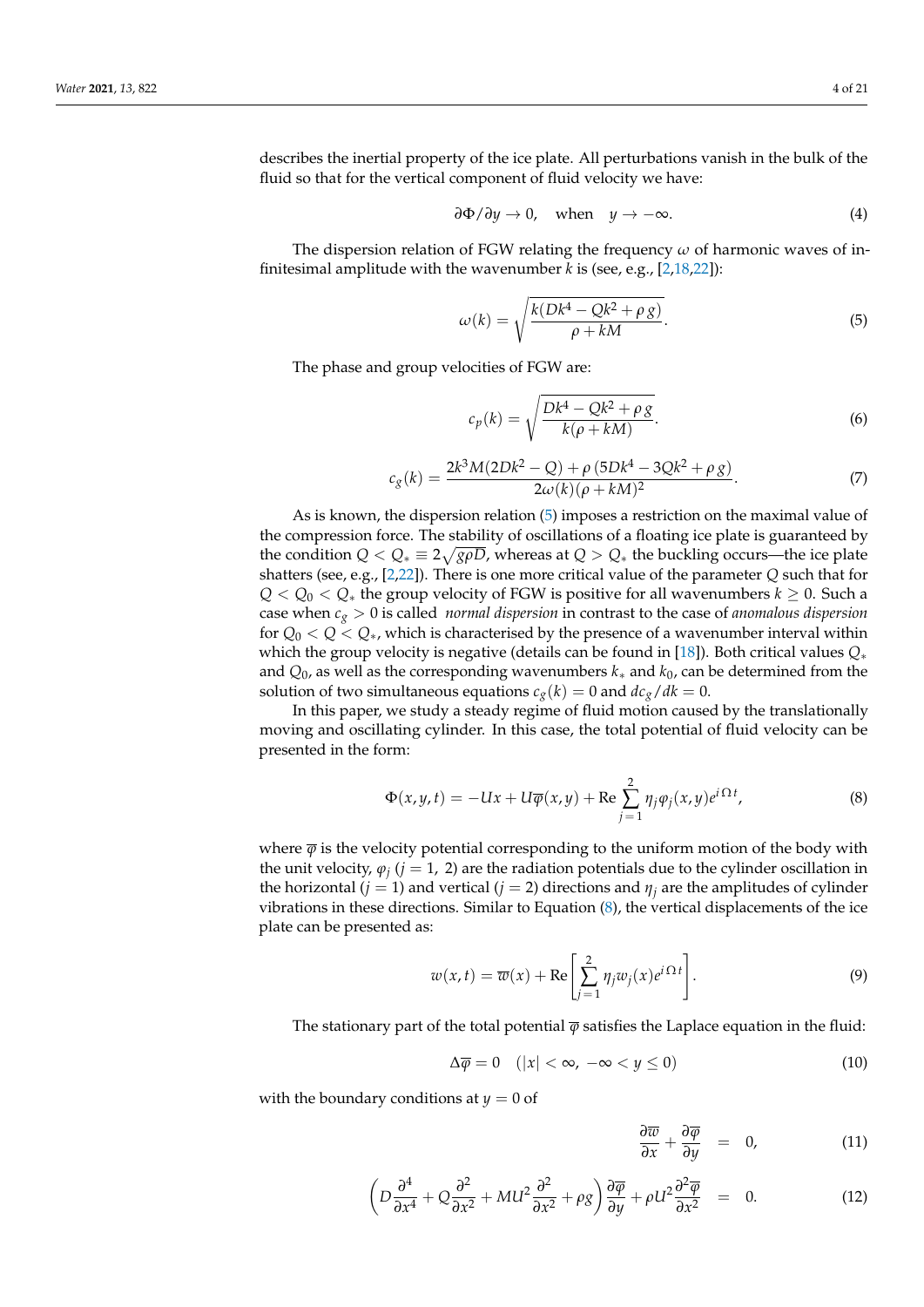The boundary conditions far from the source are as follows:

$$
\frac{\partial \overline{\varphi}}{\partial y} \to 0 \quad (y \to -\infty), \qquad \frac{\partial \overline{\varphi}}{\partial x} \to \psi_{\pm} \quad (x \to \pm \infty), \tag{13}
$$

where functions  $\psi_{\pm}(x, y)$  are equal to zero if the current speed *U* is less than the minimal phase speed of FGWs. If  $U > (c_p)_{min}$ , then functions  $\psi_{\pm}(x, y)$  represent wave disturbances oscillating in *x* when  $x \to \pm \infty$ .

On the circular contour  $S: x^2 + (y + h)^2 = a^2$ , which represents the surface of the rigid cylinder, the impermeability condition is posted:

<span id="page-4-0"></span>
$$
\frac{\partial \overline{\varphi}}{\partial n} = n_1 \ (x, y \in S), \tag{14}
$$

where  $\mathbf{n} = (n_1, n_2)$  is the inner normal to the contour *S* and *h* is the distance of the cylinder centre from the upper boundary of the fluid  $(h > a)$ .

The components of radiation potentials also satisfy the Laplace equation:

$$
\Delta \varphi_j = 0 \quad (|x| < \infty, \ -\infty < y \le 0) \tag{15}
$$

and the boundary conditions at  $y = 0$  are

<span id="page-4-2"></span>
$$
\Delta w_j - \frac{\partial \varphi_j}{\partial y} = 0, \qquad (16)
$$

$$
\left(D\frac{\partial^4}{\partial x^4} + Q\frac{\partial^2}{\partial x^2} + M\Lambda^2 + \rho g\right)w_j + \rho\Lambda\varphi_j = 0, \qquad (17)
$$

where the operator  $\Lambda = i\Omega - U\partial/\partial x$ .

The boundary condition on the cylinder circular contour is:

<span id="page-4-3"></span>
$$
\frac{\partial \varphi_j}{\partial n} = i\Omega n_j - Um_j \ (x, y \in S), \tag{18}
$$

where  $(m_1, m_2) = \nabla(\partial \overline{\varphi}/\partial n)$ .

In the far-field zone, when  $x \to \pm \infty$ , wave perturbations consist of superposition of several periodic waves (the details are clarified below).

Hydrodynamic forces  $\mathbf{F} = (F_1, F_2)$  exerting on the cylinder, are determined by integrating the fluid pressure (less the hydrostatic term)  $p = -\rho (\partial \Phi/\partial t + |\nabla \Phi|^2/2)$  along the contour *S*. It is convenient to replace this integral by the sum

$$
F_j = F_{sj} + \text{Re}\left(F_{rj}e^{i\Omega t}\right) \quad (j = 1, 2),\tag{19}
$$

where  $F_{\rm sf}$  are the stationary force components (the wave resistance and lifting force) acting on a body in a stationary uniform flow, while *Frj* are the radiation forces, which are usually written in the matrix form (for more details, see, e.g., [\[23\]](#page-19-13)):  $F_{rj} = \eta_1 \tau_{j1} + \eta_2 \tau_{j2}$ . The quantities  $\tau_{ik}$  ( $k = 1, 2$ ) represent a complex force acting in the *j*-direction and caused by sinusoidal oscillations of a body with a unit amplitude in the *k*-direction; they can be represented as  $τ_{jk} = Ω^2μ_{jk} - iΩλ_{jk}$ . The real quantities  $μ_{jk}$  and  $λ_{jk}$  are known as the added mass and damping coefficients, respectively.

Let us introduce polar coordinates with the origin in the centre of the contour *S*,  $x = r \sin \theta$ ,  $y = r \cos \theta - h$ . Then, taking into account that the components of the unit vector normal to the circular cylinder are

<span id="page-4-1"></span>
$$
n_1 = -\sin\theta, \quad n_2 = -\cos\theta,\tag{20}
$$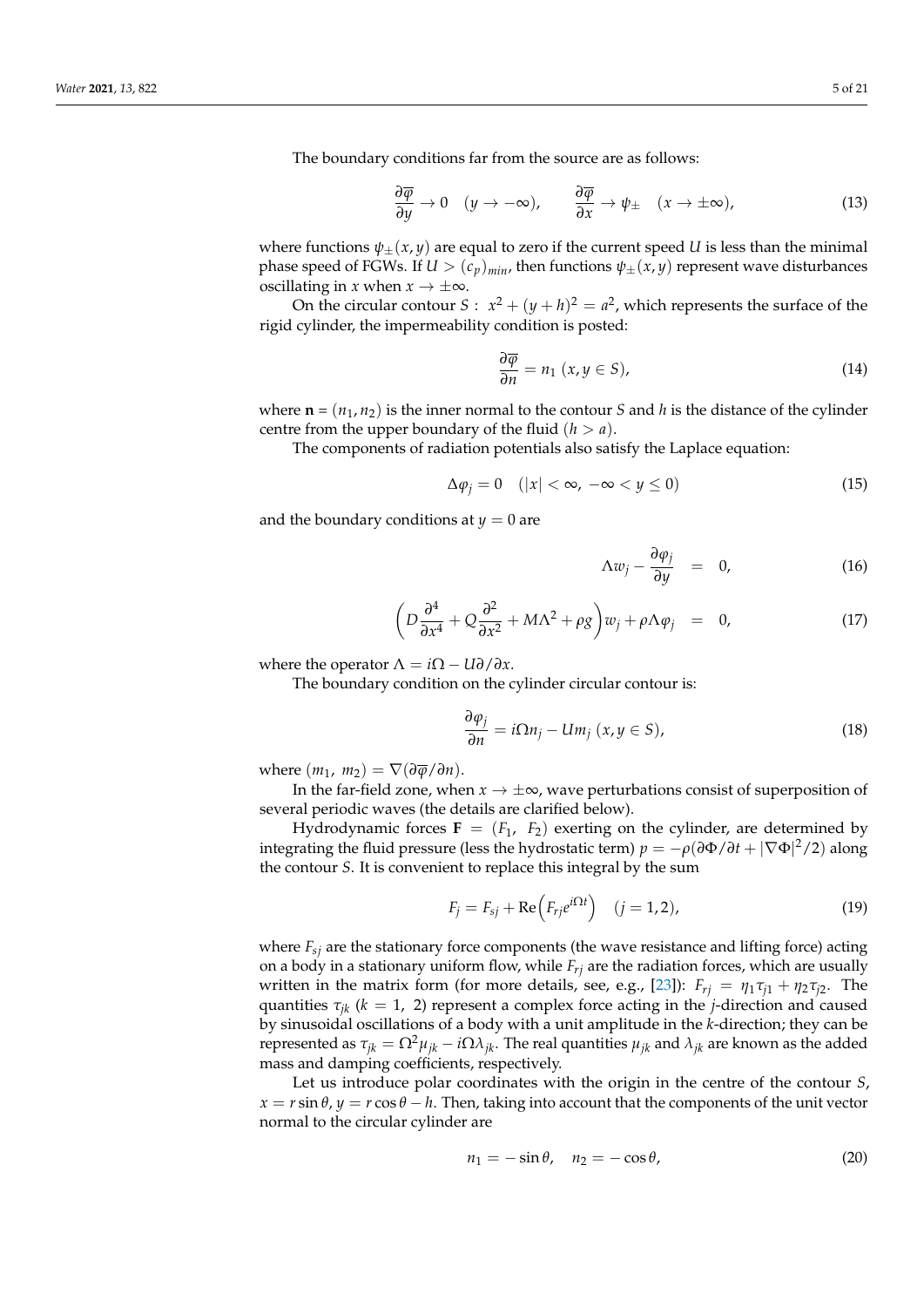<span id="page-5-3"></span>
$$
(F_{s1}, F_{s2}) = \frac{\rho U^2}{2a} \int_{0}^{2\pi} \left[ \frac{\partial (\overline{\varphi} - x)}{\partial \theta} \right]^2 (\sin \theta, \cos \theta) d\theta, \tag{21}
$$

$$
\tau_{jk} = \rho a \int_{0}^{2\pi} \frac{\partial \varphi_j^*}{\partial n} \varphi_k d\theta, \qquad (22)
$$

where symbol \* stands for complex conjugate.

In the next sections, we present solutions of stationary problem for the potential  $\overline{\varphi}$ and non-stationary problem for the radiation potentials *ϕ<sup>j</sup>* .

#### <span id="page-5-4"></span>**3. Solutions of the Stationary Problem**

A solution to the stationary problem of the flow around a circular cylinder has been obtained by the method of multipole expansions by Li et al. [\[14\]](#page-19-7). Here, we present only the main results of this solution that are required further for the study of the radiation problem in Section [4.](#page-7-0) According to Ref.  $[14]$ , the solution to Equation  $(10)$  with the boundary conditions  $(11)$ – $(14)$  can be represented in the form:

<span id="page-5-2"></span>
$$
\overline{\varphi} = \text{Re} \sum_{m=1}^{\infty} a^m C_m \left( \frac{e^{-im\theta}}{r^m} - R_m \right), \tag{23}
$$

where 
$$
R_m = \frac{1}{(m-1)!} \int_{0}^{\infty} k^{m-1} Z(k) e^{k(y-h-ix)} dk;
$$
 (24)

with the unknown coefficients  $C_m$  to be determined.

Using the well-known relation

$$
\frac{e^{-im\theta}}{r^m} = \frac{1}{(m-1)!} \int_{0}^{\infty} k^{m-1} e^{-k(y+h+ix)} \, dk \quad (y > -h), \tag{25}
$$

and taking into account conditions [\(11\)](#page-3-3) and [\(12\)](#page-3-3) on the upper boundary of the fluid, we obtain a representation for the function  $Z(k)$  in the form:

$$
Z(k) = -1 - \frac{2\rho U^2 k}{P(k) - \rho U^2 k'}, \quad P(k) = Dk^4 - \left(Q + M U^2\right) k^2 + g\rho.
$$
 (26)

To take into account the boundary condition on the surface of the cylinder [\(14\)](#page-4-0), we use the relationship:

<span id="page-5-5"></span>
$$
e^{k(y+h-ix)} = 1 + \sum_{m=1}^{\infty} \frac{(kr)^m}{m!} e^{-im\theta}.
$$
 (27)

Then, the stationary potential in the vicinity of the cylinder can be presented up to an insignificant constant in the form:

<span id="page-5-1"></span>
$$
\overline{\varphi} = \text{Re} \sum_{m=1}^{\infty} \left[ \frac{a^m}{r^m} C_m - \sum_{n=1}^{\infty} \frac{a^n r^m}{m!(n-1)!} I_{n+m-1} C_n \right] e^{-im\theta}, \quad I_N = \int_{0}^{\infty} k^N Z(k) e^{-2kh} dk. \tag{28}
$$

To calculate  $I_N$ , let us do the following transformation:

<span id="page-5-0"></span>
$$
I_N = -\frac{N!}{(2h)^{N+1}} - 2\rho U^2 \int\limits_0^\infty \frac{k^{N+1}}{P(k) - \rho U^2 k} e^{-2kh} \, dk. \tag{29}
$$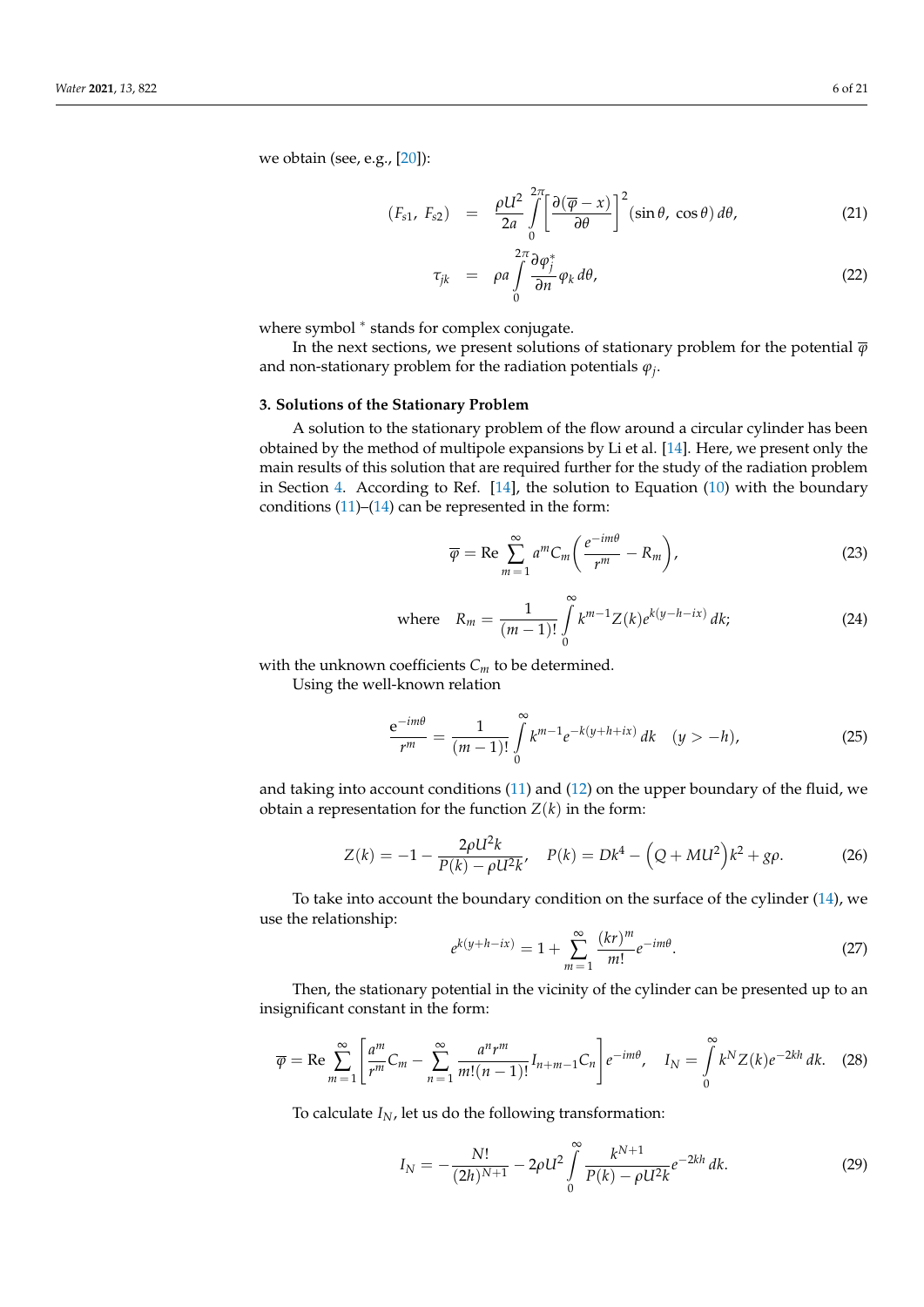The denominator in the integrand, which is the fourth-degree polynomial in *k*, can be represented as:

<span id="page-6-1"></span>
$$
P(k) - \rho U^2 k = D \prod_{n=1}^{4} (k - k_n),
$$
\n(30)

where  $k_n$  are the roots of the polynomial. Then, we use the following expansion:

<span id="page-6-0"></span>
$$
\frac{k}{P(k) - \rho U^2 k} = \frac{1}{D} \sum_{n=1}^{4} \frac{\alpha_n}{k - k_n},
$$
\n(31)

where the coefficients  $\alpha_n$  can be readily calculated from the solution of the corresponding system of linear algebraic equations obtained from the requirement of equality of the numerator on the right- and left-hand sides of Equation [\(31\)](#page-6-0).

The polynomial on the left-hand side of Equation [\(30\)](#page-6-1) can be presented in the form:

<span id="page-6-2"></span>
$$
P(k) - \rho U^2 k = (\rho + Mk)(c_p^2 - U^2).
$$
 (32)

As was noted by Ref. [\[18\]](#page-19-9), the equation

<span id="page-6-3"></span>
$$
P(k) - \rho U^2 k = 0 \tag{33}
$$

has real positive roots only for  $U > U_p \equiv (c_p)_{min}$ . The value of the minimum phase velocity of FGW is  $U_p = c_p(k_p)$ , where  $k_p$  is defined as the real positive root of the equation:

$$
Dk^4(2Mk/\rho + 3) - Qk^2 - 2gMk - g\rho = 0.
$$
 (34)

According to Equation [\(32\)](#page-6-2), all four roots  $k_n$  in Equation [\(33\)](#page-6-3) are complex if  $U < U_p$ , whereas, when  $U > U_p$ , there are two real positive roots  $k_1$  and  $k_2$  ( $k_1 < k_2$ ) and two complex roots  $k_3$  and  $k_4$ .

We further use the recurrent formulae to calculate the integrals arising in Equation [\(29\)](#page-5-0) with the help of Equation [\(31\)](#page-6-0). Let us denote

<span id="page-6-4"></span>
$$
J_N = \int_0^\infty \frac{k^N e^{-2kh}}{k - k_n} dk.
$$
\n(35)

Before going ahead, let us take into account the Sommerfeld radiation condition at the big distances from the cylinder centre (in the far-field zone). This condition presumes that there are only outgoing waves generated by the moving cylinder, i.e., a wave with the wavenumber  $k_1(k_2)$  propagates co-current (counter-current), since its phase velocity is greater (less) than the group velocity. Then, for the real roots *k*1,2, we obtain:

<span id="page-6-5"></span>
$$
J_N = \tilde{J}_N - i\pi \chi_n k_n^N e^{-2k_n h}, \quad \text{where} \quad \tilde{J}_N = PV \int_0^\infty \frac{k^N e^{-2kh}}{k - k_n} dk. \tag{36}
$$

Here,  $\chi_n = (-1)^n$  (*n* = 1, 2), and the symbols PV stands for the principal value of the integral. There is a recurrent formula for  $\tilde{J}_N$  [\[24\]](#page-19-15):

<span id="page-6-6"></span>
$$
\tilde{J}_{N+1}(k_n) = \frac{N!}{(2h)^{N+1}} + k_n \tilde{J}_N(k_n), \quad \tilde{J}_0(k_n) = -e^{-2k_n h} \text{Ei}(2k_n h), \tag{37}
$$

where  $Ei(x)$  is the exponential integral of a real argument.

For complex roots  $k_n$ , Equation [\(35\)](#page-6-4) reduces to:

$$
J_N(z) = \frac{1}{(2h)^N} G_N(z), \quad z = -2h k_n,
$$
\n(38)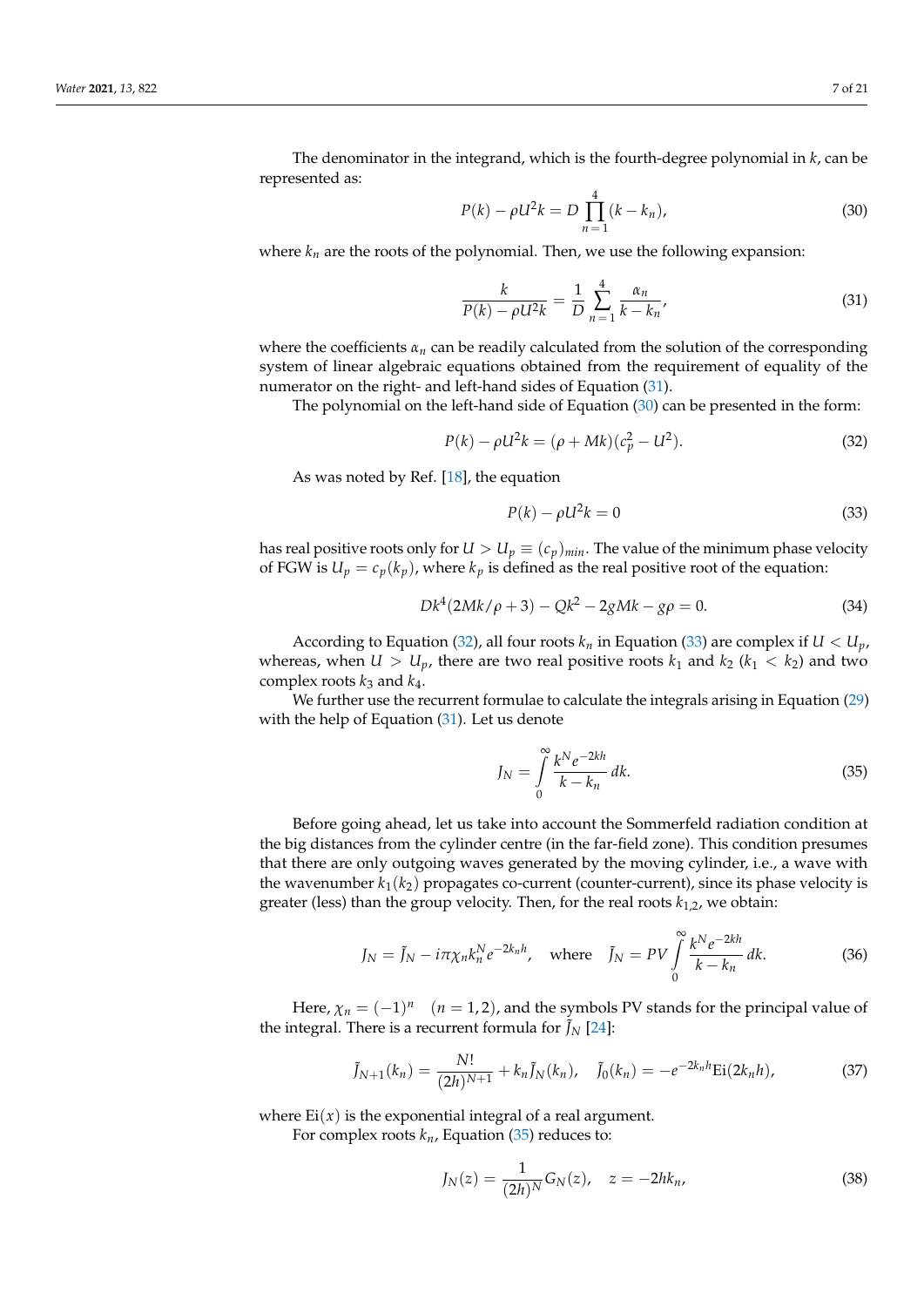where

<span id="page-7-3"></span>
$$
G_{N+1}(z) = N! - zG_N(z) \quad (N \ge 1), \quad G_1(z) = 1 - ze^z E_1(z), \tag{39}
$$

and  $E_1$  is the exponential integral of a complex argument [\[24\]](#page-19-15). Therefore, the integral term in Equation [\(29\)](#page-5-0) can be presented as:

$$
\int_{0}^{\infty} \frac{k^{N+1} \exp(-2kh)}{P(k) - \rho U^2 k} dk = \frac{1}{D} \sum_{n=1}^{4} \alpha_n J_N(k_n).
$$
 (40)

Differentiating Equation [\(28\)](#page-5-1) with respect to *r* and using the boundary condition [\(14\)](#page-4-0) with the relations  $(20)$ , as well as the orthogonality of trigonometric functions, we obtain a system of linear algebraic equations for determining the coefficients *C<sup>m</sup>* in Equation [\(23\)](#page-5-2):

$$
C_m + \sum_{l=1}^{\infty} \frac{C_l a^{l+m} I_{m+l-1}}{m!(l-1)!} = -ia\delta_{m1},\tag{41}
$$

where  $\delta_{ml}$  is the Kronecker symbol.

Substituting expression [\(29\)](#page-5-0) in Equation [\(28\)](#page-5-1) for  $\overline{\varphi}$  and differentiating with respect to *θ*, we obtain for  $r = a$ :

$$
\frac{\partial(\overline{\varphi}-x)}{\partial\theta}=-2\text{Re}\left(\sum_{m=1}^{\infty}imC_{m}e^{-im\theta}\right).
$$
\n(42)

After that, the expressions for the stationary forces exerting on the cylinder as follows from Equation [\(21\)](#page-5-3) are:

<span id="page-7-4"></span>
$$
F_{s2} - iF_{s1} = \frac{2\pi\rho U^2}{a} \sum_{m=1}^{\infty} m(m+1) C_m^* C_{m+1}.
$$
 (43)

# <span id="page-7-0"></span>**4. Solutions of the Radiation Problem**

Now, let us determine the coefficients of the radiation load  $\tau_{ik}$  in Equation [\(22\)](#page-5-3). To this end, we need to find the radiation potentials  $\varphi_j$  in Formula [\(8\)](#page-3-1). Let us present the solution for the radiation potentials in the form:

<span id="page-7-2"></span>
$$
\varphi_j = \sum_{m=1}^{\infty} a^m \left[ A_{jm}^- \left( \frac{e^{-im\theta}}{r^m} - E_m^- \right) + A_{jm}^+ \left( \frac{e^{im\theta}}{r^m} - E_m^+ \right) \right] (j=1,2). \tag{44}
$$

Here, the unknown coefficients  $A^\pm_{jm}$  are to be determined. Taking into account the boundary conditions [\(16\)](#page-4-2) and [\(17\)](#page-4-2) for the radiation potentials and performing similar manipulations as in Section [3,](#page-5-4) we obtain the following relations:

$$
E_m^{\pm} = \frac{1}{(m-1)!} \int_0^{\infty} k^{m-1} Z^{\pm}(k) e^{k(y-h-ix)} \, dk,\tag{45}
$$

where

<span id="page-7-1"></span>
$$
Z^-(k) = -1 - 2\rho(\Omega + Uk)^2/B^-, \tag{46}
$$

$$
Z^+(k) = -1 - 2\rho(\Omega - Uk)^2/B^+, \qquad (47)
$$

$$
B^{-} = (\rho + kM) \left[ \omega^{2}(k) - (\Omega + Uk)^{2} \right],
$$
 (48)

$$
B^{+} = (\rho + kM) \left[ \omega^{2}(k) - (\Omega - Uk)^{2} \right]. \tag{49}
$$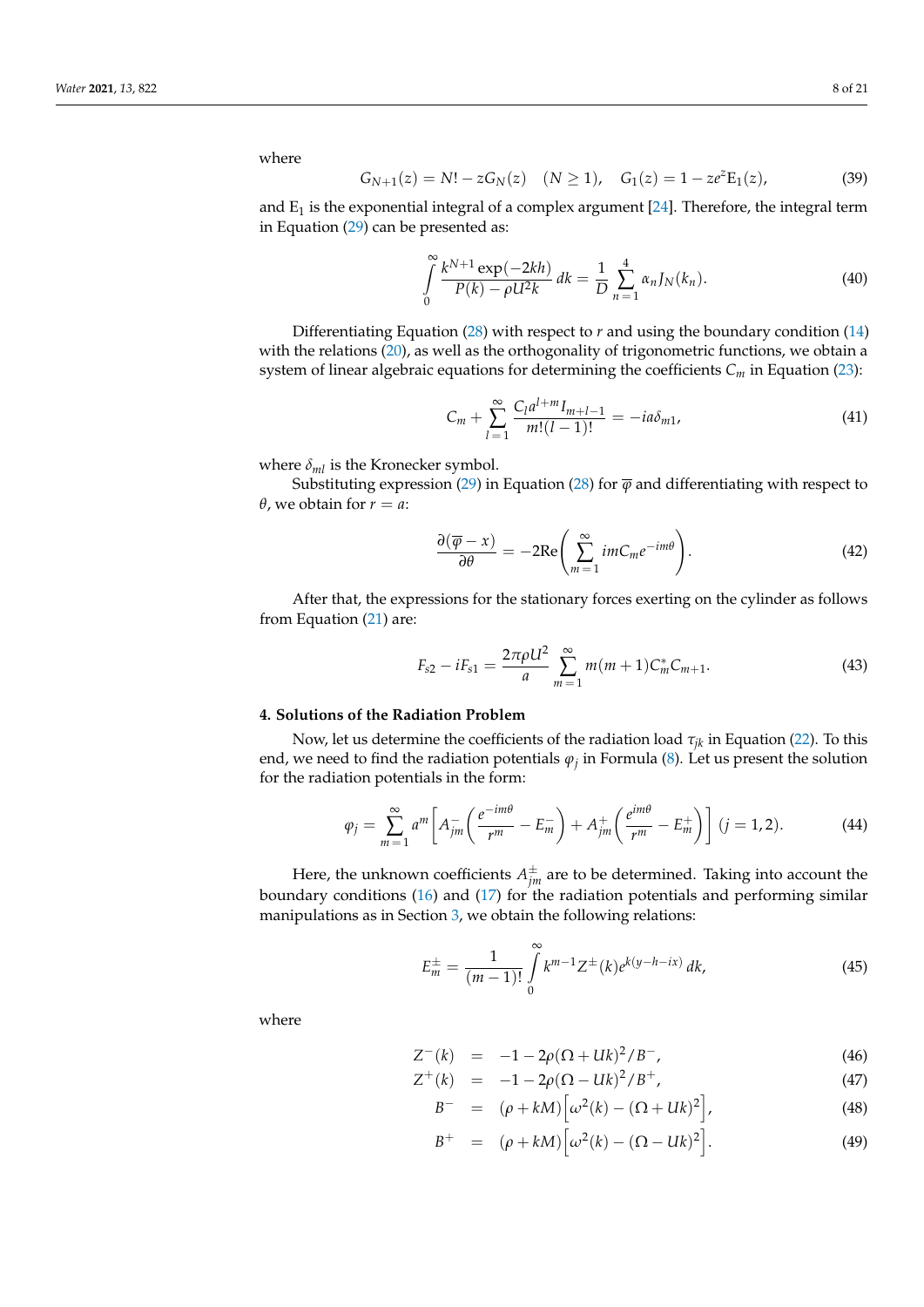Now, let us take into account the boundary condition [\(18\)](#page-4-3) on the surface of the cylinder. Using relation [\(27\)](#page-5-5), we can write down functions  $E_m^{\pm}$  in the vicinity of the cylinder up to an insignificant constant in the form:

<span id="page-8-4"></span>
$$
E_m^{\pm} = \sum_{n=1}^{\infty} \frac{r^n H_{n+m-1}^{\pm}}{n!(m-1)!} e^{\pm in\theta},\tag{50}
$$

where

$$
H_N^{\pm} = \int_{0}^{\infty} k^N Z^{\pm}(k) e^{-2kh} dk.
$$
 (51)

We present expressions for  $H_N^\pm$  in a form similar to [\(29\)](#page-5-0):

*H*

<span id="page-8-0"></span>
$$
H_N^{\pm} = -\frac{N!}{(2h)^{N+1}} - 2\rho \int_0^\infty \frac{k^N}{B^{\pm}} (\Omega \mp Uk)^2 e^{-2kh} dk.
$$
 (52)

Functions  $B^{\pm}$  in the denominator of the integrand in Equation [\(52\)](#page-8-0) are fifth-degree polynomials; by analogy with Equation [\(30\)](#page-6-1), they can be written in the form:

$$
B^{\pm}(k) = D \prod_{n=1}^{5} (k - k_n^{\pm}).
$$
\n(53)

Then, one can use the decomposition:

<span id="page-8-1"></span>
$$
\frac{(\Omega \pm Uk)^2}{B^{\pm}} = \frac{1}{D} \sum_{n=1}^{5} \frac{\beta_n^{\pm}}{k - k_n^{\pm}},
$$
(54)

where the coefficients  $\beta_n^{\pm}$  are calculated from the solution of the corresponding systems of linear algebraic equations obtained from the requirement of equality of the numerator on the right- and left-hand sides of Equation [\(54\)](#page-8-1).

The analysis of the real positive roots  $k_n^{\pm}$  is performed separately for  $k_n^+$  and  $k_n^-$ . Below, we briefly present some information about the properties of these roots (for more details, see [\[18\]](#page-19-9)). As follows from Equation [\(49\)](#page-7-1) for  $B^+$ , the roots  $k_n^+$  must satisfy one of the equations:

<span id="page-8-2"></span>
$$
\omega(k) + \Omega - Uk = 0, \quad \omega(k) - \Omega + Uk = 0.
$$
\n<sup>(55)</sup>

The first equation in [\(55\)](#page-8-2) defines the stationary points of function  $\Psi_2$  in the notation of the paper by Ref. [\[18\]](#page-19-9); it has at most two roots  $k_1^{(2)}$  $\binom{2}{1}$  and  $k_2^{(2)}$  $\binom{2}{2}$  ( $k_1^{(2)} < k_2^{(2)}$  $2^{(2)}$ ) only at certain restrictions on the flow velocity *U*. The second equation in [\(55\)](#page-8-2), which determines the stationary points of function  $\Psi_4$  in the notation of Ref. [\[18\]](#page-19-9), always has one positive root; however, it can have two additional roots at certain restrictions on the magnitude of ice compression *Q*. We denote these roots by  $k_1^{(4)} < k_2^{(4)} < k_3^{(4)}$  $3^{(4)}$ . As follows from the form of function *B*<sup>−</sup> in [\(48\)](#page-7-1), it is easy to see that the roots  $k_n$ <sup>–</sup> must satisfy the equation:

<span id="page-8-3"></span>
$$
\omega(k) - \Omega - Uk = 0. \tag{56}
$$

This equation defines the stationary points of function  $\Psi_3$  in the notation of [\[18\]](#page-19-9).

Equation [\(56\)](#page-8-3) always has one positive root and, possibly, two additional roots at certain restrictions on the frequency of cylinder oscillation Ω and flow velocity *U*. Let us denote these roots  $k_1^{(3)} < k_2^{(3)} < k_3^{(3)}$  $\frac{1}{3}$ .

The direction of wave propagation determined by stationary points of functions  $\Psi_2$ and  $\Psi_3$  depends on the sign of the expression  $U - c_g(k)$  and, for function  $\Psi_4$ , on the sign of the expression  $U + c_g(k)$ , where *k* should be replaced by the wave numbers corresponding to the stationary points of each function Ψ. Waves with the positives value of these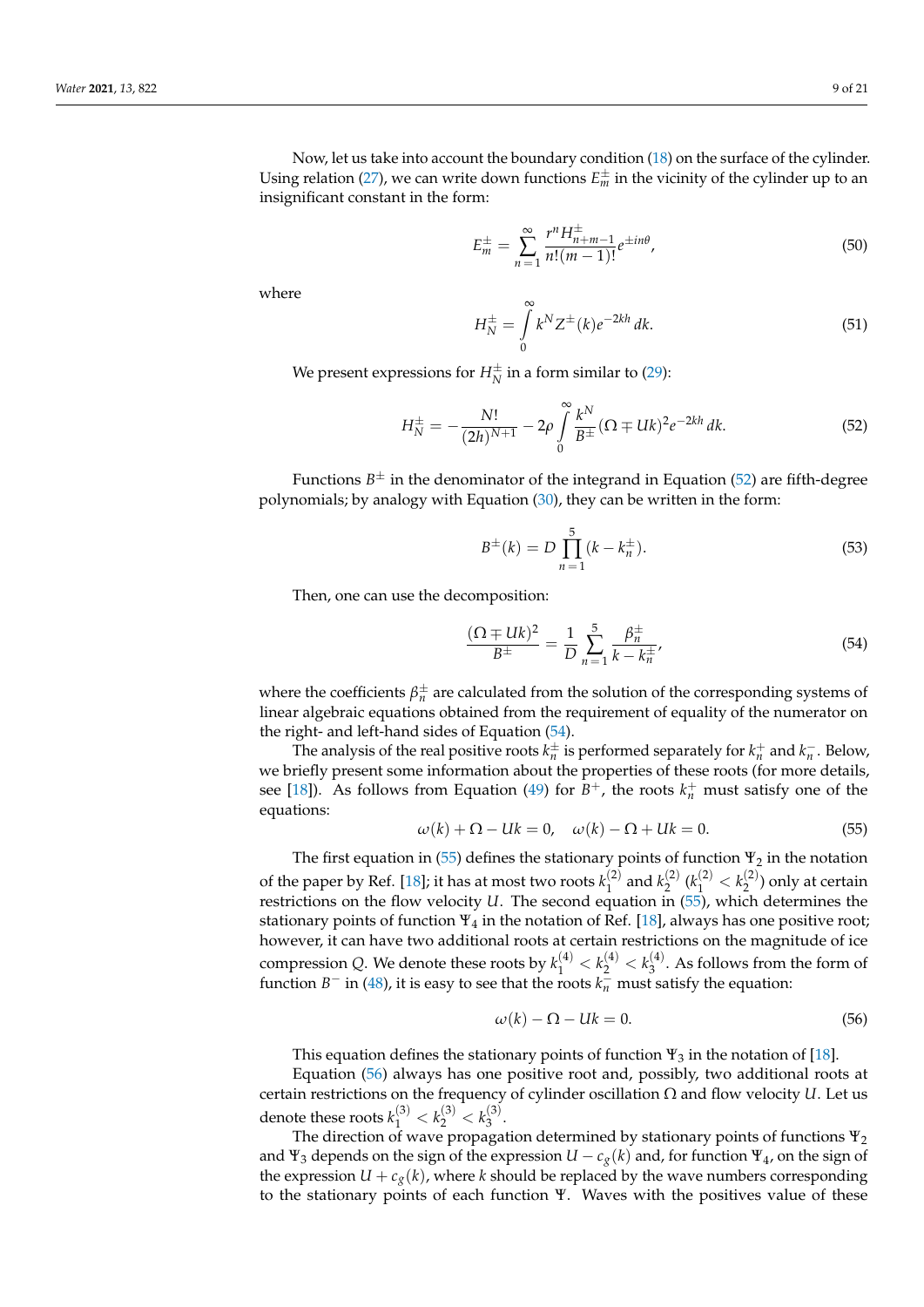expressions propagate downstream  $(x < 0)$ , whereas waves with the negative values of the expressions propagate upstream ( $x > 0$ ). Therefore, the expressions of  $\overrightarrow{H}_{N}^{\pm}$  in Equation [\(52\)](#page-8-0) can be transformed to the form:

<span id="page-9-0"></span>
$$
H_N^{\pm} = -\frac{N!}{(2h)^{N+1}} - \frac{2\rho}{D} \sum_{n=1}^5 \beta_n^{\pm} J_N(k_n^{\pm}).
$$
 (57)

Here, as in Equation [\(36\)](#page-6-5), for the real roots  $k_n^{\pm}$ , an additional term must be introduced such that  $\chi_n = -1$  for waves propagating downstream and  $\chi_n = 1$  for waves propagating upstream.

Let us return now to constructing a system of linear algebraic equations for determining the unknown coefficients  $A_{jm}^{\pm}$  in Equation [\(44\)](#page-7-2). For calculating the second derivatives in the boundary conditions [\(18\)](#page-4-3), we use the following relations [\[20\]](#page-19-14):

$$
\int_{0}^{2\pi} \frac{\partial^2 \overline{\varphi}}{\partial n \partial x} e^{im\theta} d\theta = -\frac{im}{a^2} \int_{0}^{2\pi} \frac{\partial (\overline{\varphi} - x)}{\partial \theta} e^{im\theta} \sin \theta d\theta = \frac{i\pi m}{a^2} P_m^-, \tag{58}
$$

$$
\int_{0}^{2\pi} \frac{\partial^2 \overline{\varphi}}{\partial n \partial y} e^{im\theta} d\theta = -\frac{im}{a^2} \int_{0}^{2\pi} \frac{\partial (\overline{\varphi} - x)}{\partial \theta} e^{im\theta} \cos \theta d\theta = -\frac{\pi m}{a^2} P_m^+, \tag{59}
$$

 $\text{where } P_m^{\pm} = (m+1)C_{m+1} \pm (m-1)C_{m-1}.$ 

Differentiating Equation [\(44\)](#page-7-2) with respect to  $r$  and taking into account Equation [\(50\)](#page-8-4) and the boundary conditions [\(18\)](#page-4-3), we obtain the following systems of linear equations for the determining  $A_{jm}^{\pm}$ :

<span id="page-9-1"></span>
$$
A_{jm}^{\pm} + \sum_{n=1}^{\infty} \frac{a^{m+n}}{m!(n-1)!} H_{n+m-1}^{\pm} A_{jn}^{\pm} = X_{jm}^{\pm} \quad (j = 1, 2), \tag{60}
$$

where

$$
X_{1m}^- = (a\Omega\delta_{m1} - iUP_m^-/a)/2, \quad X_{1m}^+ = (iUP_m^{-*}/a - a\Omega\delta_{m1})/2,\tag{61}
$$

$$
X_{2m}^{-} = (UP_{m}^{+}/a - ia\Omega\delta_{m1})/2, \quad X_{2m}^{+} = (UP_{m}^{+*}/a - ia\Omega\delta_{m1})/2
$$
 (62)

The quantities  $H_N^{\pm}$  are given in Equation [\(57\)](#page-9-0), where the recurrence formulae [\(37\)](#page-6-6) and [\(39\)](#page-7-3) are used to calculate  $J_N(k_n^{\pm})$  for the real and complex roots  $k_n^{\pm}$ , respectively.

On the surface of the cylinder at  $r = a$ , the values of the radiation potentials are:

<span id="page-9-2"></span>
$$
\varphi_j = \sum_{m=1}^{\infty} \left[ \left( 2A_{jm}^- - X_{jm}^- \right) e^{-im\theta} + \left( 2A_{jm}^+ - X_{jm}^+ \right) e^{im\theta} \right]. \tag{63}
$$

Solving the systems of Equation [\(60\)](#page-9-1), the coefficients of radiation load  $\tau_{ik}$  can be determined. Substituting Equations [\(18\)](#page-4-3) and [\(63\)](#page-9-2) into [\(22\)](#page-5-3), we finally obtain:

<span id="page-9-4"></span>
$$
\tau_{jk} = 2\pi \rho \sum_{m=1}^{\infty} m \Big[ X_{jm}^{-*} \big( 2A_{km}^- - X_{km}^- \big) + X_{jm}^{+*} \big( 2A_{km}^+ - X_{km}^+ \big) \Big]. \tag{64}
$$

#### **5. Numerical Results**

To investigate quantitatively the effect of ice plate cover on cylinder oscillation in infinitely deep water and the hydrodynamic forces exerting on the cylinder, we undertook numerical calculations with the following set of parameters:

<span id="page-9-3"></span>
$$
E = 5 \times 10^{9} \text{ Pa}, \nu = 0.3, \rho_1 = 922.5 \text{ kg/m}^3,
$$
  
\n
$$
a = 5 \text{ m}, h = 10 \text{ m}, \rho = 1025 \text{ kg/m}^3, g = 9.81 \text{ m/s}^2.
$$
 (65)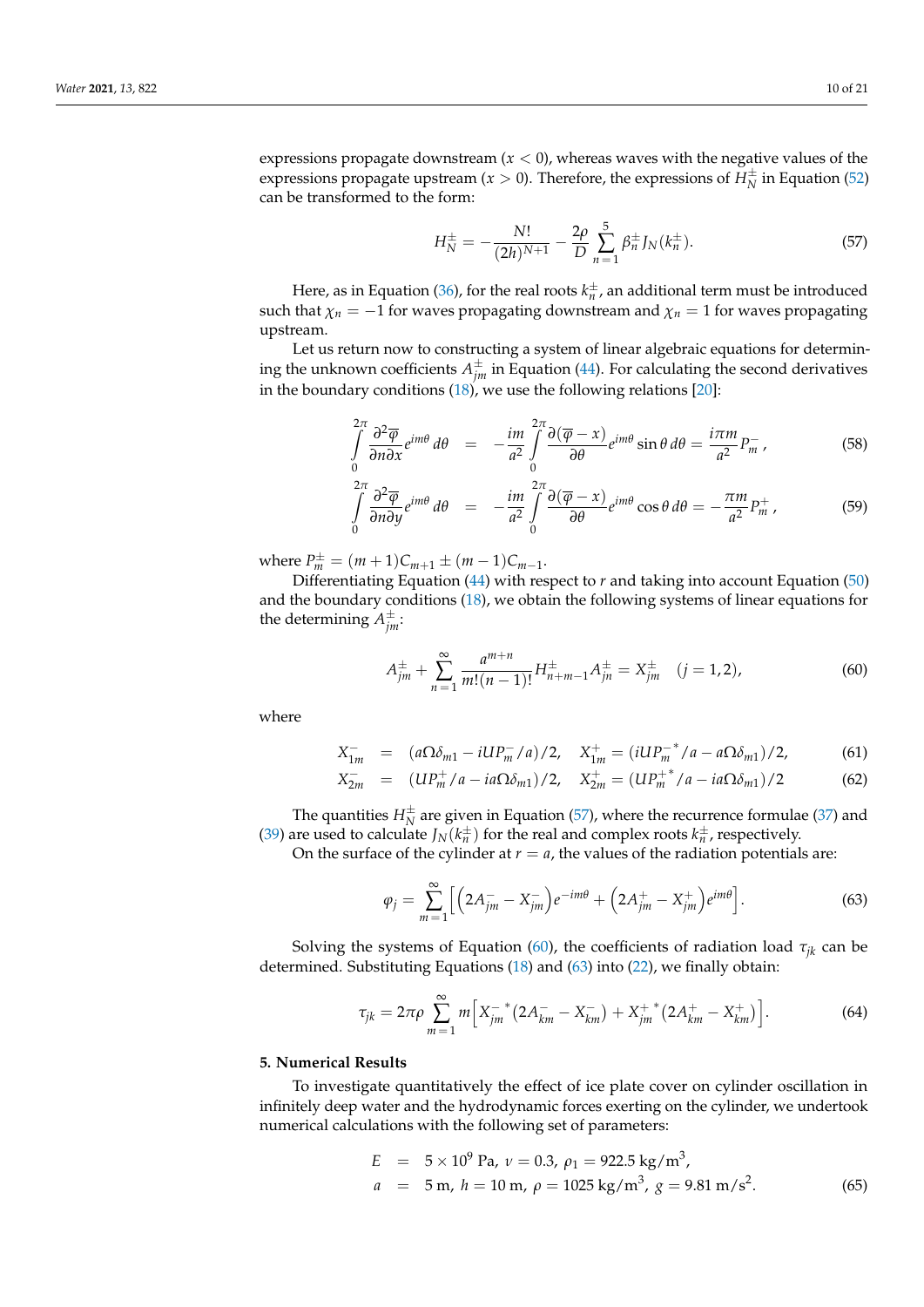Several ice-plate thicknesses were chosen to study its influence on FGWs and the hydrodynamic characteristics of the cylinder.

Calculations of wave resistance and lift force of a uniform flow around a circular cylinder submerged in a fluid of finite depth covered by ice were studied by Ref. [\[14\]](#page-19-7). Figure 6 of that work shows the dependence of the stationary forces on the current velocity for different fluid depths and, in particular, for an infinitely deep fluid. The following dimensionless values of hydrodynamic forces were used:

$$
(\overline{F}_{s1}, \overline{F}_{s2}) = (F_{s1}, F_{s2}) / (\pi \rho g a^2).
$$
 (66)

Note that, in the cited paper [\[14\]](#page-19-7), the calculations were performed for the uncompressed ice plate  $(Q = 0)$  with the neglected inertia of the plate  $(M = 0)$ ; the thickness of the ice plate was chosen to be fixed,  $h_1 = 1$  m, and the gravity constant was set to be  $g = 9.8$  m/s<sup>2</sup>. Other parameters were the same as in Equation [\(65\)](#page-9-3). In Figure [2,](#page-11-0) we present a comparison of the results obtained in [\[14\]](#page-19-7) (solid black curve) with our calculations (red dots for  $M = 0$  and blue lines for  $M = \rho_1 h_1 = 922.5 \text{ kg/m}^2$ ). As one can see, the results of these studies agree very well for the same set of parameters. The influence of the inertial parameter *M* is small and can be neglected in most cases. The dimensionless value of the minimum phase velocity of the FGW is  $U_p / \sqrt{gh} = 1.6012$  for  $M = 0$  and is  $U_p/\sqrt{gh} = 1.5648$  for  $M = 922.5$  kg/m<sup>2</sup>. The effect of the ice thickness  $h_1$  on the characteristics of stationary hydrodynamic loads was studied in detail by Li et al. [\[14\]](#page-19-7).

Subsequent calculations presented below were performed for the ice thickness  $h_1 = 0.5$  m and different values of the compression parameter  $\dot{Q} = Q/\sqrt{\rho g D}$ . The following dimensionless parameters for the Froude number and frequency of cylinder oscillations are used below (the Froude number is determined here in terms of the cylinder radius):

<span id="page-10-0"></span>
$$
\text{Fr} = \frac{U}{\sqrt{g}a}, \quad \sigma = \Omega \sqrt{\frac{a}{g}}. \tag{67}
$$

For the used parameters, the critical dimensionless compression parameter, above which the anomalous dispersion of FGW occurs, is  $Q_0 = 1.4772$ . When the numerical calculations were performed, the infinite sums in Equations [\(23\)](#page-5-2) and [\(44\)](#page-7-2) were replaced by finite sums which contained only the first  $N = 8$  terms. A further increase of  $N$  does not change the value of the first five significant figures of the hydrodynamic loads. Figure [3](#page-11-1) shows the dependence of stationary hydrodynamic forces [\(43\)](#page-7-4) for  $Q = 0$ , 1.2, 1.8, 1.95. The dimensionless values of the critical Froude numbers  $Fr_p \equiv U_p / \sqrt{ga}$  for the used values of *Q* are given in Table [1.](#page-12-0) Note that there are several definitions of a Froude number in the literature and their critical values, respectively (see, e.g., [\[5,](#page-19-16)[14\]](#page-19-7)). The Froude number can be defined through the total fluid depth *H*: Fr $_H \equiv U/\sqrt{g\,H}$ , through the depth of a submerged body *h*: Fr $_h \equiv U/\sqrt{g \, h}$  or through the radius of a submerged cylinder *a*, as in our case (see Equation [\(67\)](#page-10-0) where index *a* is omitted for the sake of simplicity). In the fluid of a finite depth covered by ice, two critical values of the Froude number can be considered. One of them relates to the water speed exceeding the velocity of long linear waves  $c = \sqrt{gH}$ , whereas the other relates to the water speed exceeding the minimal phase velocity of FGWs, *Up*. In our case of infinitely deep water, there is only one critical Froude number related to the minimal phase speed of FGWs as defined above.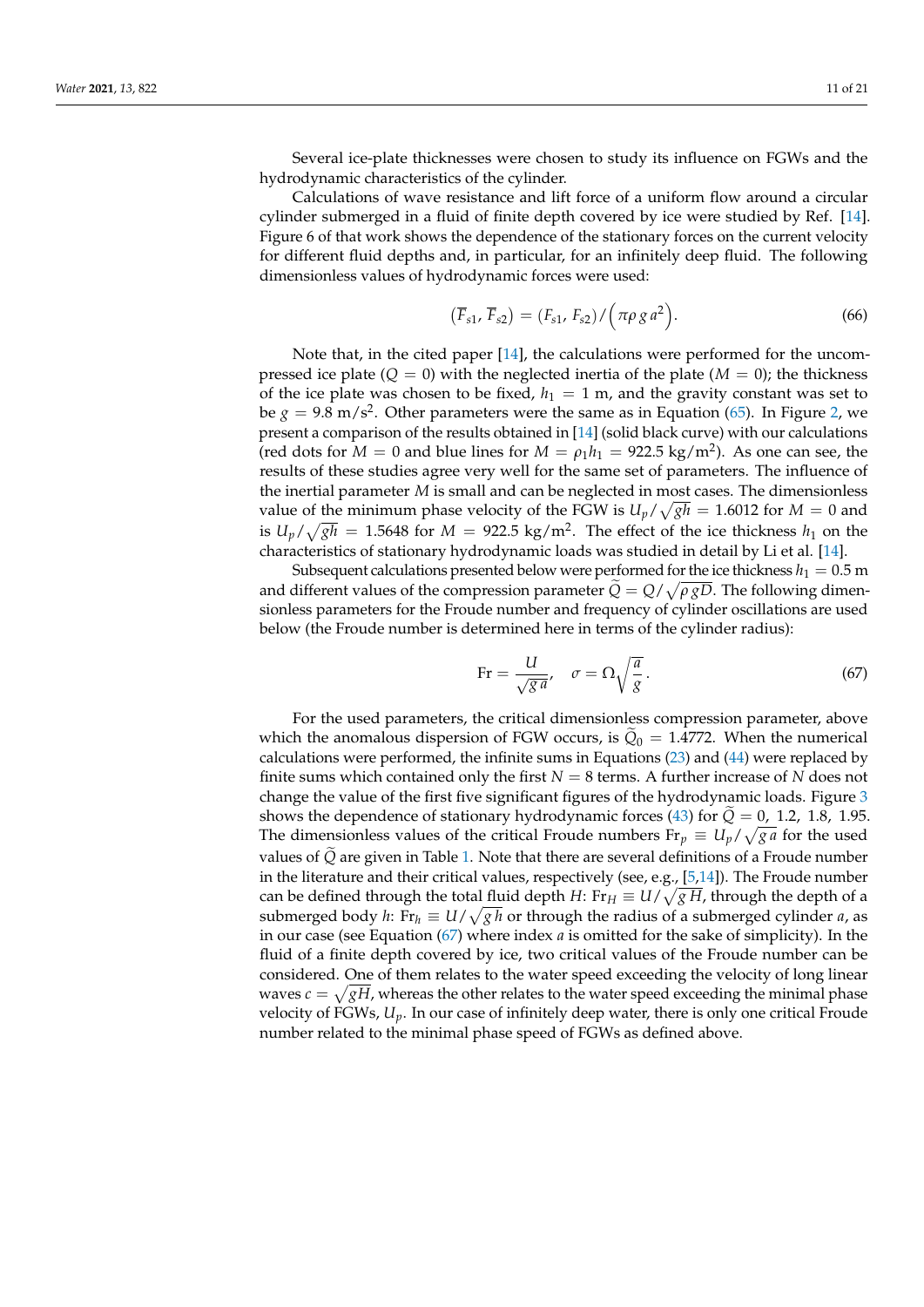<span id="page-11-0"></span>

**Figure 2.** (Color online.) The wave resistance  $\overline{F}_{s1}$  and lift force  $\overline{F}_{s1}$  as functions of the dimensionless velocity  $Fr_h \equiv U/\sqrt{gh}$ . Solid black lines (1) represent the results shown in Figure 6 of [\[14\]](#page-19-7) for the infinitely deep fluid; red dots are the results of this work for *M* = 0; blue lines (2) are the results of this work for  $M = 922.5$  kg/m<sup>2</sup>.

<span id="page-11-1"></span>

**Figure 3.** (Color online.) The wave resistance  $\overline{F}_{s1}$  and lift force  $\overline{F}_{s2}$  as functions of the Froude number Fr  $= U/\sqrt{g}$  for different values of the compression parameter  $\tilde{Q} = 0, 1.2, 1.8, 1.95$ .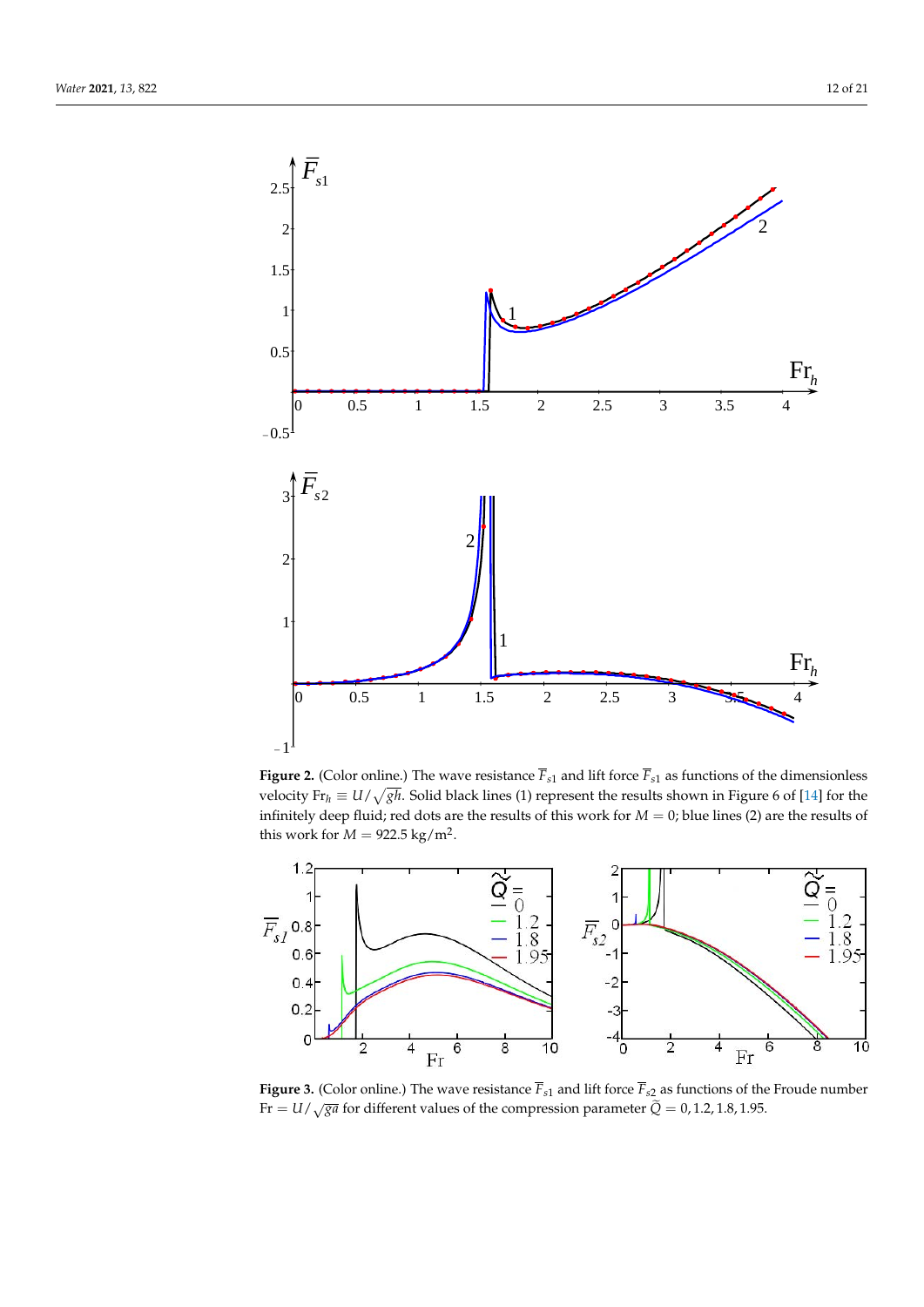| $\widetilde{\phantom{m}}$ | $\text{Fr}_{p}$ | $Fr_{\sigma}$ | $\sigma^*$ |
|---------------------------|-----------------|---------------|------------|
|                           | 1.7124          | 1.1225        | 0.2226     |
| 1.2                       | 1.1231          | 0.3311        | 0.3691     |
| 1.8                       | 0.5715          | $-0.6325$     | 0.6285     |
| 1.95                      | 0.2870          | $-1.2972$     | 0.8650     |

<span id="page-12-0"></span>**Table 1.** Dependences of the parameters  $Fr_p$ ,  $Fr_g$  and  $\sigma^*$  on the normalised compression parameter  $\tilde{Q}$ .

According to the kinematic properties of FGWs, the excitation of wave motion in the infinitely deep water can occur only for  $Fr > Fr_p$  in the so-called super-critical regime. Therefore, the wave resistance is identically zero if  $Fr < Fr_p$  (in the sub-critical regime). When the compression parameter  $\tilde{Q}$  is relatively small, the wave resistance  $\overline{F}_{s1}$  sharply increases from zero to some finite value when the Froude number increases and passes through the critical value Fr*p*. Then, when the Froude number further increases, the wave resistance smoothly but non-monotonically decreases. The lift force  $\overline{F}_{52}$  in the sub-critical regime is positive and increases sharply when Fr approaches Fr*p*; then, it sharply decreases when  $Fr > Fr_p$  and becomes negative. When the compression parameter increases, the jumps of wave resistance and lift force decreases in the vicinity of the critical value Fr*p*. For big Froude numbers, the effect of compression of the ice cover on the wave resistance decreases (see Figure [3,](#page-11-1) left).

To determine the hydrodynamic loads for the radiation problem, it is necessary to determine a number of generated waves in the far-field zone at the big distance from the cylinder centre. To this end, it is convenient to construct the (Fr, *σ*)-plane and determine regions in this plane where the number of generated waves is different. Examples of such diagrams are given in [\[18\]](#page-19-9) for the thickness of ice plate  $h_1 = 1$  m.

Figure [4](#page-13-0) shows the configurations of the regions  $G_i$  ( $j = 1, \ldots, 6$ ) with the different number of generated waves for the thickness of the ice cover  $h_1 = 0.5$  m and several values of the compression parameter  $\tilde{Q} = 0, 1.2, 1.8, 1.95$ . In the case of normal dispersion, the (Fr, *σ*)-plane is divided into four regions *G<sup>j</sup>* (*j* = 1, 2, 3, 4) (see Figure [4a](#page-13-0),b), whereas, in the case of the anomalous dispersion, into six regions (see Figure [4c](#page-13-0),d). Small vertical arrows on the horizontal axis show the values of  $\sigma^*$ , and small horizontal arrows on the vertical axis show the values  $|F_{rg}|$  (see Table [1\)](#page-12-0) where  $F_{rg} = U_g / \sqrt{ag}$ ,  $\sigma^* \equiv \sqrt{a/g}[\omega(k_g) - U_g k_g]$ , and  $k_g$  is such that the group velocity of FGWs,  $c_g$  in Equation [\(7\)](#page-3-4), has a minimum  $U_g$  at  $k = k_g$ .

Table [2](#page-14-0) shows the number of waves in the far-field zone and their direction of propagation for each region shown in Figure  $4(x < 0$  $4(x < 0$  pertains to the downstream propagating waves and  $x > 0$  to the upstream propagating waves).

The values of radiation loads (the added mass and damping coefficients) calculated by using Equations [\(22\)](#page-5-3) and [\(64\)](#page-9-4) for the Froude number  $Fr = 0.5$  and various values of the compression parameter *Q* are shown in Figures [5](#page-13-1) (for  $\mu_{ii}$ ) and [6](#page-14-1) (for  $\lambda_{ii}$ ). The dimensionless values of these quantities are defined as follows:

$$
\overline{\mu}_{ij} = \frac{\mu_{ij}}{\rho a^2}, \quad \overline{\lambda}_{ij} = \frac{\Omega \lambda_{ij}}{\rho g a}, \quad (i, j) = 1, 2. \tag{68}
$$

As shown in Figures [5](#page-13-1) and [6,](#page-14-1) the hydrodynamic loads smoothly depend on the oscillation frequency only when  $Q = 0$  since, in this case, for all frequencies and fixed Froude number Fr = 0.5, the boundaries of the regions  $G_i$  are not crossed (see Figure [4a](#page-13-0)). In all other investigated cases of the compression parameter  $\tilde{Q} = 1.2, 1.8, 1.95$ , there are sharp changes in the values of the hydrodynamic loads in the vicinity of the frequencies corresponding to the boundaries of the regions *G<sup>j</sup>* . The hydrodynamic loads in the vicinity of these frequencies can significantly exceed the corresponding values for the uncompressed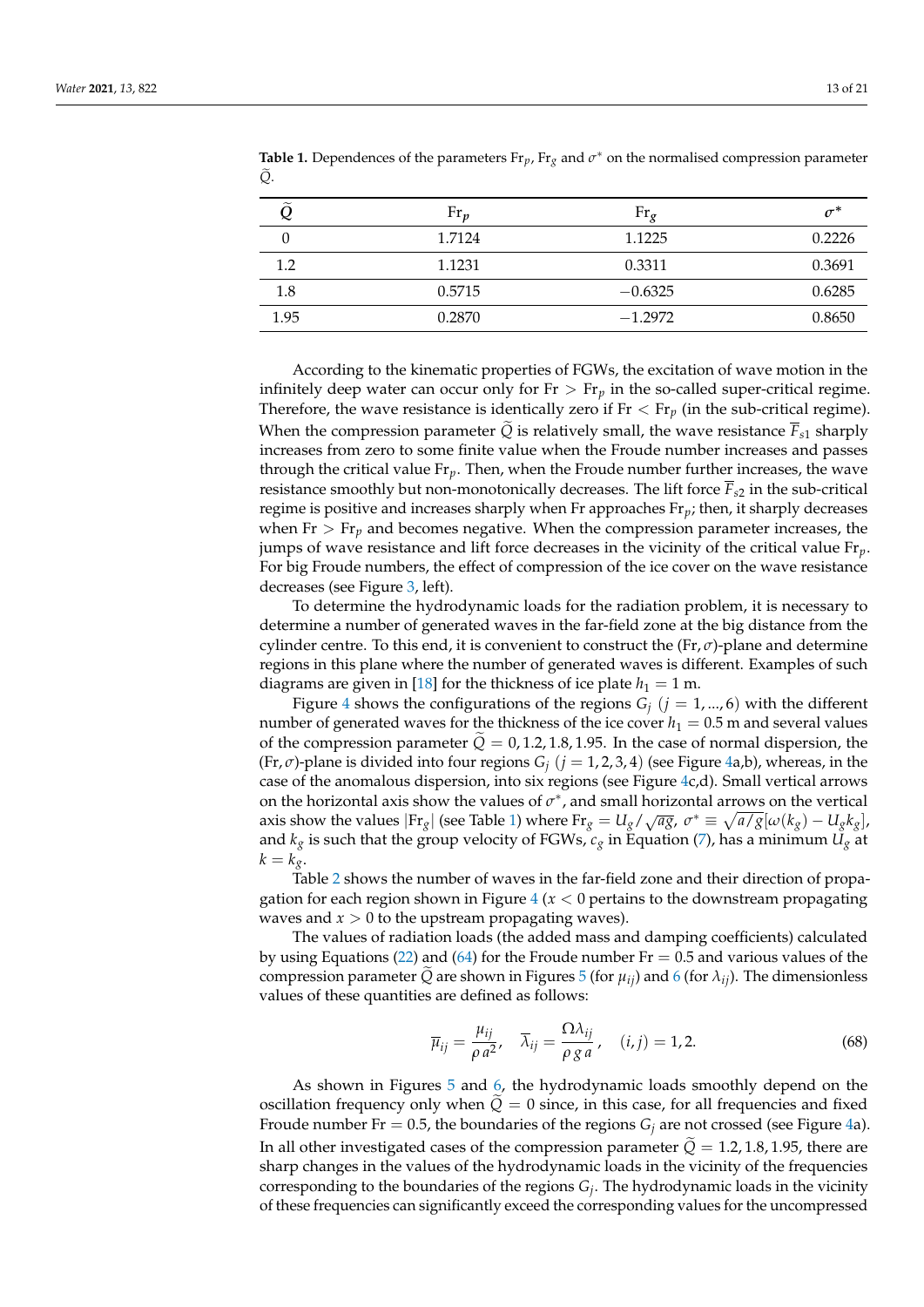ice when  $\tilde{Q} = 0$ . For a given Froude number Fr = 0.5, the diagonal coefficients of the added mass matrix in the cases of uncompressed ice and rigid cover practically coincide; they are indistinguishable in Figure [5a](#page-13-1),b.

<span id="page-13-0"></span>

**Figure 4.** Configuration of the domains  $G_i$  ( $j = 1, ..., 6$ ) for different values of the compression parameter  $\widetilde{Q}$ : 0 (**a**); 1.2 (**b**); 1.8 (**c**); and 1.95; (**d**). The thickness of the ice plate was  $h_1 = 0.5$  m.

<span id="page-13-1"></span>

**Figure 5.** (Color online.) The dependence of the added mass coefficients:  $\bar{\mu}_{ij}$  (*i*, *j*) = 1, 2 on the dimensionless frequency of cylinder oscillation for  $\tilde{Q} = 0, 1.2, 1.8, 1.95$  and fixed Froude number Fr = 0.5. Crosses show the values of  $\overline{\mu}_{11}$  and  $\overline{\mu}_{22}$  for the fluid covered by a rigid lid.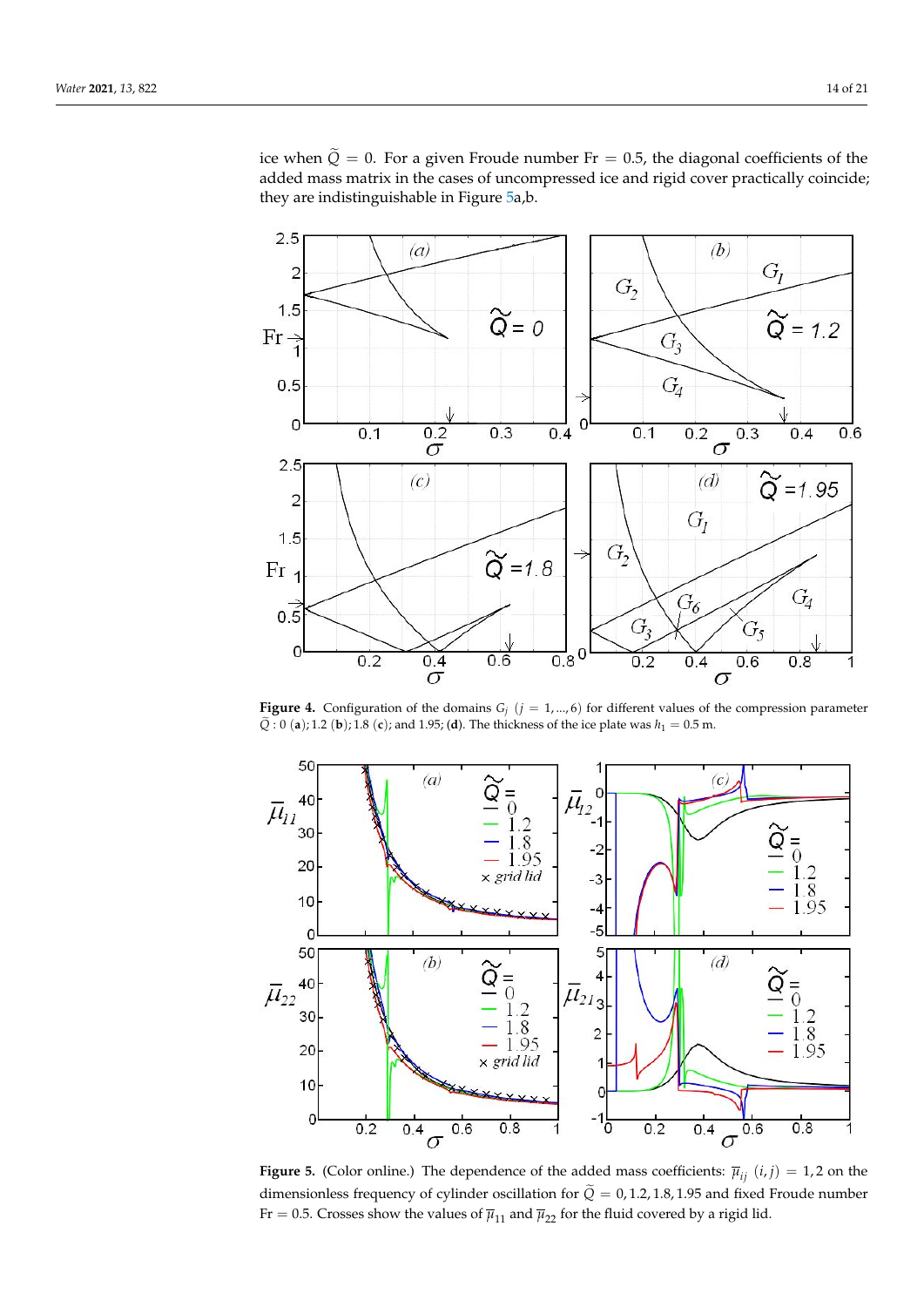| $G_i$          | $k_2^{(1)}$              | $k_2^{(2)}$                  | $k_3^{(1)}$ | $k_3^{(2)}$              | $k_3^{(3)}$              | $k_4^{(1)}$ | $k_4^{(2)}$ | $k_4^{(3)}$ |
|----------------|--------------------------|------------------------------|-------------|--------------------------|--------------------------|-------------|-------------|-------------|
| G <sub>1</sub> | x<0                      | x > 0                        | x > 0       | $\overline{\phantom{a}}$ | $-$                      | x < 0       |             |             |
| G <sub>2</sub> | x < 0                    | x > 0                        | x > 0       | x<0                      | x > 0                    | x < 0       |             |             |
| $G_3$          | $\overline{\phantom{a}}$ | $\overline{\phantom{a}}$     | x > 0       | x < 0                    | x > 0                    | x < 0       |             |             |
| $G_4$          |                          |                              | x > 0       |                          |                          | x<0         |             |             |
| G <sub>5</sub> |                          | $\qquad \qquad \blacksquare$ | x > 0       | $\overline{\phantom{a}}$ | $\overline{\phantom{a}}$ | x < 0       | x > 0       | x < 0       |
| G <sub>6</sub> |                          |                              | x > 0       | x < 0                    | x > 0                    | x < 0       | x > 0       | x<0         |

<span id="page-14-0"></span>**Table 2.** The number of waves in the far-field zone.

Similar dependences of the hydrodynamic loads on the oscillation frequency are shown in Figures [7](#page-15-0) and [8](#page-15-1) for the Froude number Fr = 1. In Figure [7a](#page-15-0),b, the values of the added mass coefficients are practically indistinguishable for  $\tilde{Q} = 1.8$  and  $\tilde{Q} = 1.95$ . When the Froude number increases, the frequency dependences of hydrodynamic loads notable change even in the case of  $\tilde{Q} = 0$ . In the vicinity of the frequency  $\sigma = \sigma_{*}$ , there is a sharp change in the coefficients, since the considered value of the Froude number  $Fr = 1$  is close to the value of Fr<sub>g</sub> for  $\tilde{Q} = 0$  (see Table [1\)](#page-12-0).

As is well known, at the superposition of the slow translational and oscillatory motion of a circular cylinder in a water with the free surface, the Timman–Newman symmetry conditions are satisfied [\[25\]](#page-19-17):

$$
\mu_{12} = -\mu_{21}, \quad \lambda_{12} = -\lambda_{21}.\tag{69}
$$

In the considered problem of cylinder motion under a compressed ice cover, the fulfillment of these conditions is observed for Fr = 0.5 and  $\tilde{Q} = 0$ , 1.2, 1.8, as well as for  $Fr = 1$  and  $\tilde{Q} = 0, 1.2$ .

<span id="page-14-1"></span>

**Figure 6.** (Color online.) The dependence of the added damping coefficients:  $\overline{\lambda}_{ij}$  ( $i, j$ ) = 1, 2 on the dimensionless frequency of cylinder oscillation for  $\tilde{Q} = 0, 1.2, 1.8, 1.95$  and fixed Froude number Fr = 0.5.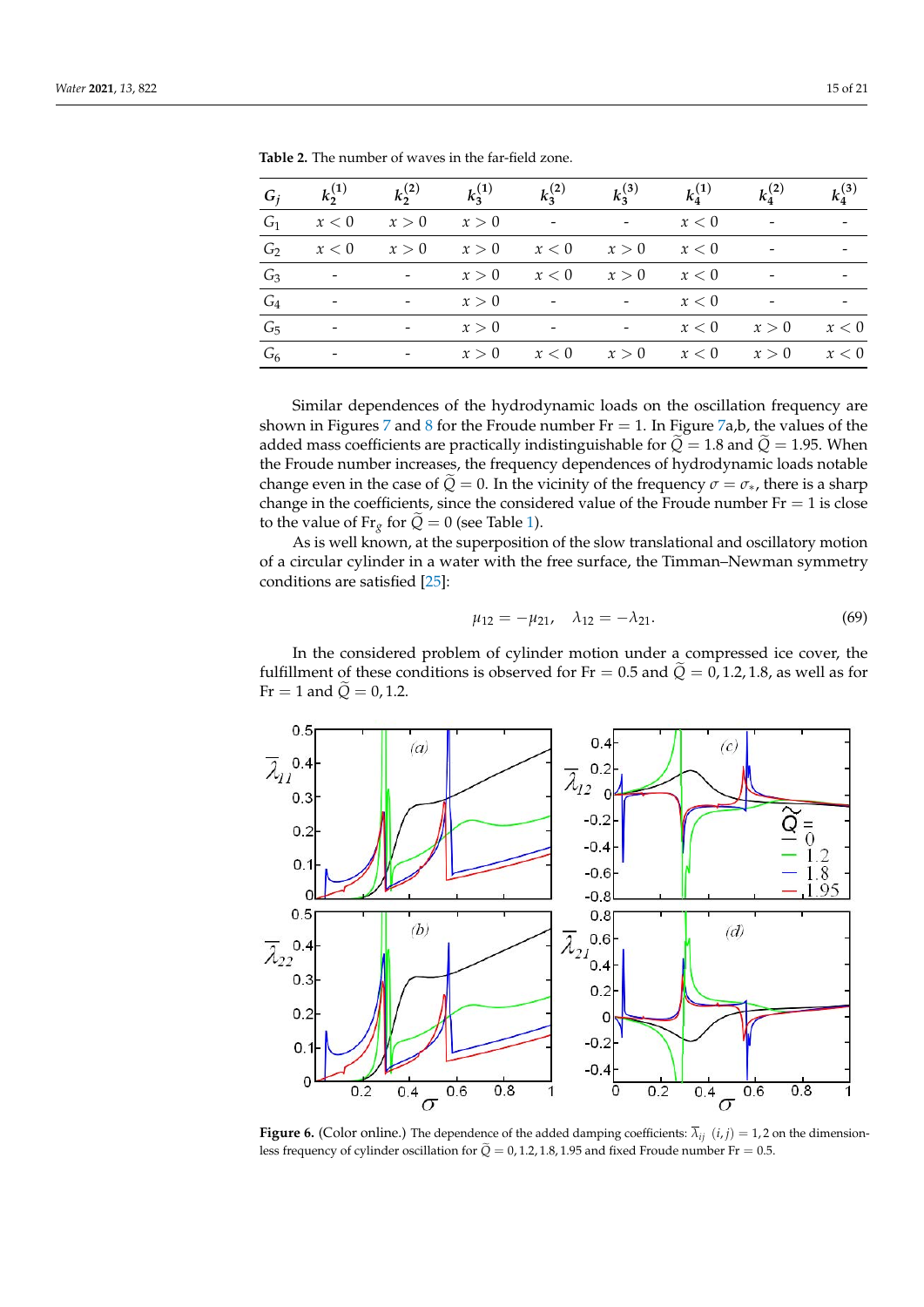<span id="page-15-0"></span>

**Figure 7.** (Color online.) The dependence similar to those shown in Figure [6](#page-14-1) but for  $Fr = 1$ .

An interesting feature of the considered problem is the possibility of appearance of negative values for the diagonal damping coefficients  $\overline{\lambda}_{11}$  and  $\overline{\lambda}_{22}$  for the Froude numbers corresponding to the decrease in the wave resistance with increasing cylinder velocity (the so-called falling wave resistance section). According to Figure [3,](#page-11-1) this phenomenon of wave resistance is observed when  $Fr > 5$  for all considered compression parameters. For the illustration, we show in Figure [9](#page-16-0) the diagonal damping coefficients for  $Fr = 7$ .

<span id="page-15-1"></span>

**Figure 8.** (Color online.) The dependence similar to those shown in Figure [6](#page-14-1) but for  $Fr = 1$ .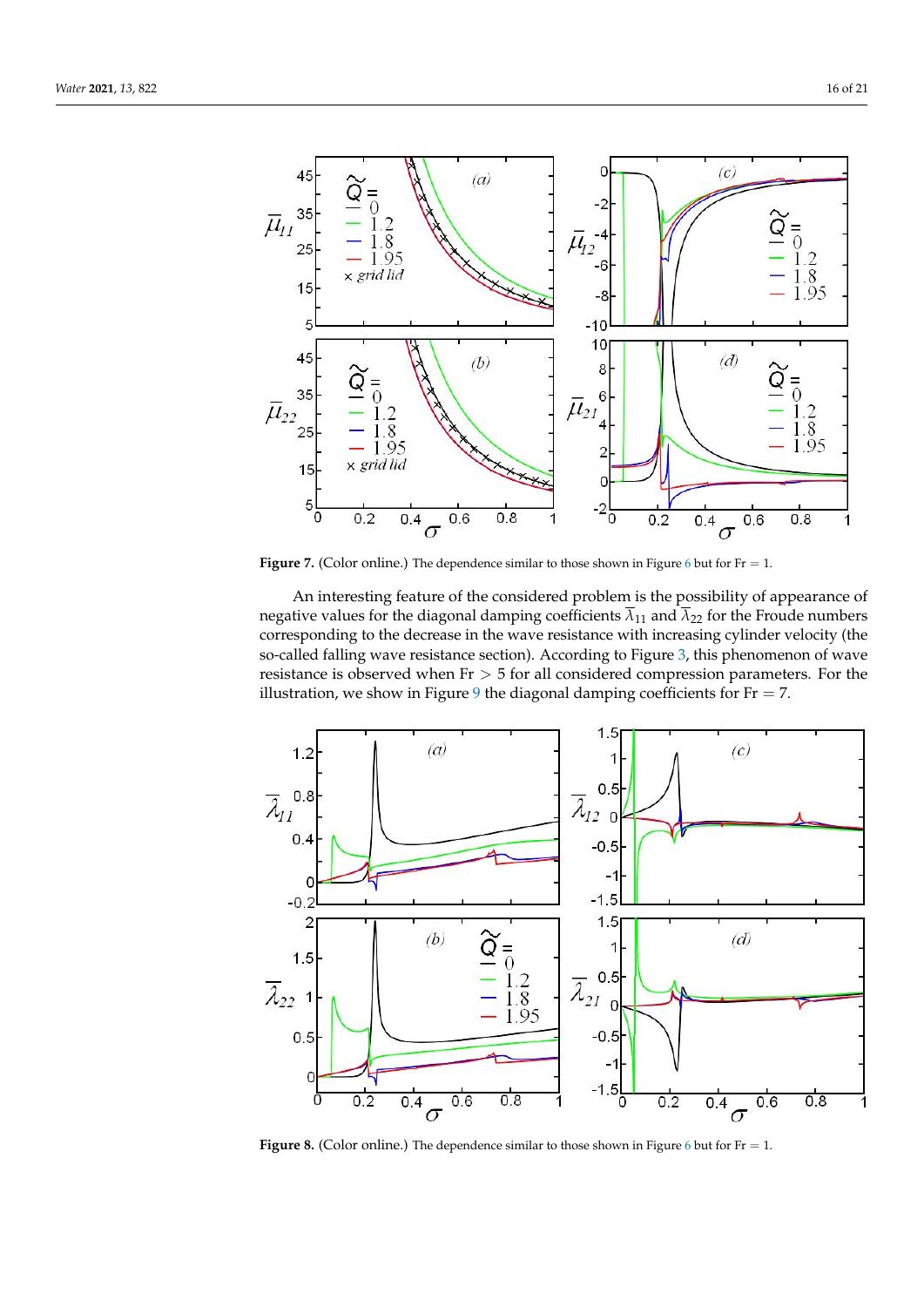<span id="page-16-0"></span>

**Figure 9.** (Color online.) The dependences of the diagonal damping coefficients  $\overline{\lambda}_{11}$  (a) and  $\overline{\lambda}_{22}$  (b) on the dimensionless frequency  $Q = 0, 1.2, 1.8, 1.95$  and Froude number Fr = 7.

Negative damping coefficients, apparently, were obtained for a first time by Newman [\[26\]](#page-19-18) when he calculated the hydrodynamic loads exerting on an ellipsoid uniformly moving under the free surface of a homogeneous fluid and simultaneously oscillating along one of six degrees of freedom. It was noted that this phenomenon occurs only at high speeds of motion. Usually, the wave resistance increases when the speed increases at relatively low speeds, but then, when the speed becomes high enough, the wave resistance decreases when the speed of a body further increases. In this range of the velocities, the motion of an oscillating body in a fluid can be accompanied by the radiation instability when the amplitude of oscillations increases with time due to the pumping of energy into the oscillatory mode from the kinetic energy of the translational motion. The physical analysis of this phenomenon was carried out by [\[27\]](#page-19-19) with the example of the motion of a small-radius sphere in a two-layer fluid. The complete solution of the linear radiation problem for a circular cylinder in a uniform flow of an infinite two-layer fluid made it possible to determine the dependences of hydrodynamic loads on the speed of the body and frequency of oscillations. Using these results, a system of ordinary differential equations was derived to describe the motion of a cylinder with two degrees of freedom, and the possibility of onset of non-decaying oscillations of the body was shown [\[21\]](#page-19-11).

As the particular case of the radiation problem, let us consider radiation caused by the submerged oscillating cylinder without a translational speed,  $U = 0$ . In this case, the solution presented above significantly simplifies. In the expression for the radiation force  $\tau_{ik}$  in Formula [\(22\)](#page-5-3), only the diagonal terms are non-zero,  $\tau_{11} = \tau_{22} \neq 0$ . The detailed solution to this problem is presented in [\[18\]](#page-19-9). The effect of ice compression on the hydrodynamic loads is illustrated in Figure [10.](#page-17-0) In this figure, one can see the frequency dependences of the added mass  $\overline{\mu} = \mu_{jj}/(\pi \rho a^2)$  (Figure [10,](#page-17-0) left) and damping coefficient  $\overline{\lambda} = \lambda_{jj}/(\pi \rho a^2 \Omega)$  (Figure [10,](#page-17-0) right) for a few values of the parameter  $\widetilde{Q} = 1.2, 1.4, 1.8$ . In the first two cases, the normal dispersion of FGWs takes place, whereas, in the latter case, the dispersion is anomalous so that FGWs with the negative group velocities appear in the range of dimensionless frequencies  $0.312 < \sigma < 0.415$  (see Figure [4c](#page-13-0)). As shown in Figure [10,](#page-17-0) in the presence of ice compression, the extreme values of hydrodynamic loads significantly increase in the vicinity of frequencies where the group velocity of FGWs becomes very small or changes its sign.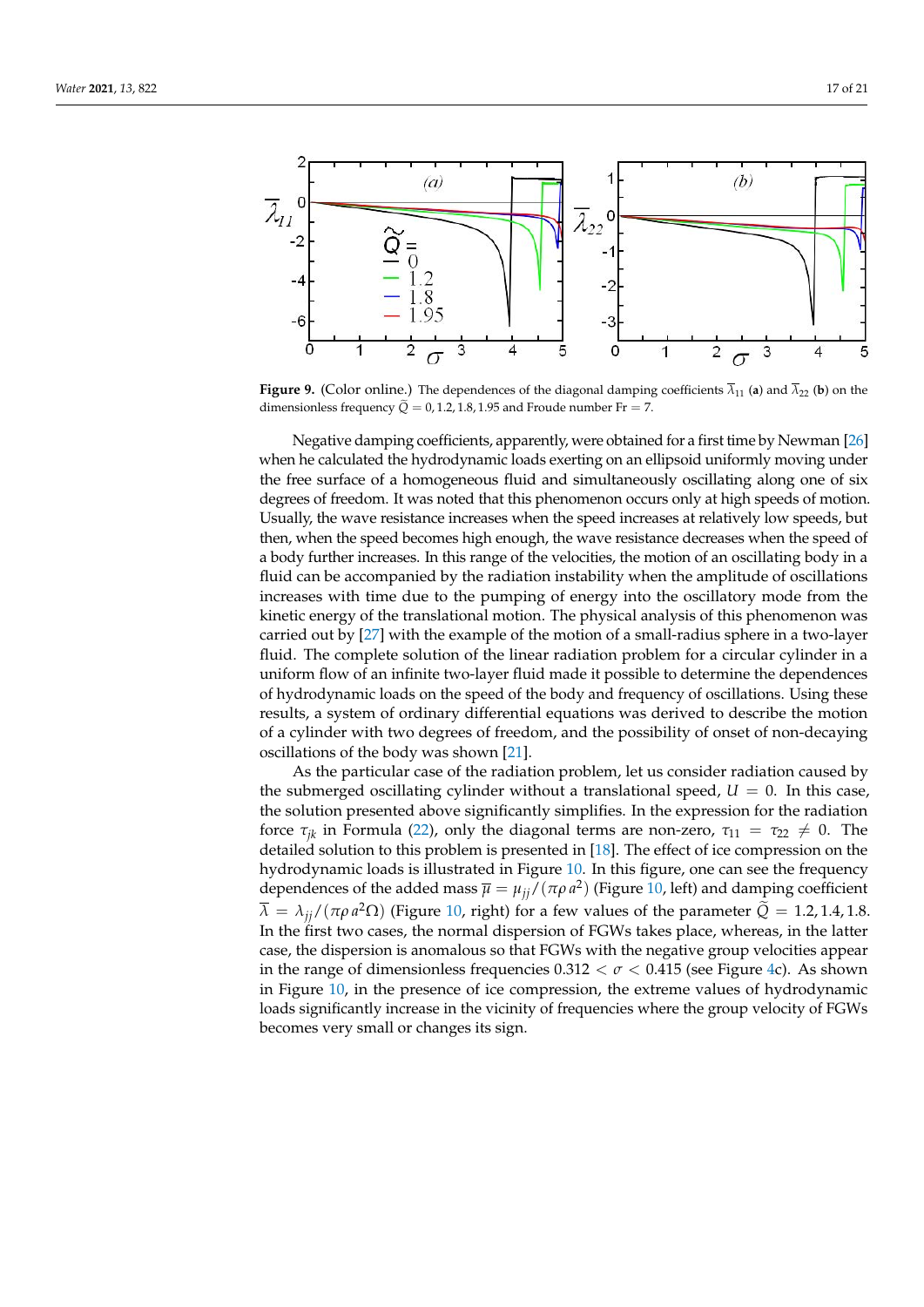<span id="page-17-0"></span>

**Figure 10.** (Color online.) The frequency dependences of the added mass  $\bar{\mu}$  (a) and damping coefficient  $\overline{\lambda}$  (**b**) for a few values of the parameter  $\widetilde{Q} = 1.2, 1.4, 1.8$ .

### **6. Conclusions**

As shown in this paper, ice cover provides a significant influence on the hydrodynamic loads of a cylinder in a uniform current. Even in the case when there is no mean flow and the cylinder experiences only oscillations, the added mass and damping coefficient can significantly differ from those values when there is no ice cover. Moreover, ice compression plays an important role by providing an increase in hydrodynamic loads within certain intervals of frequency of cylinder oscillation. The dependences of the added mass and damping coefficient on frequency have a resonant character (see Figures [5](#page-13-1)[–10\)](#page-17-0) with the extremal values in the vicinity of such frequencies where the group velocity of FGWs becomes very small or changes its sign. Such a situation when the group velocity is opposite to the phase velocity in a certain range of wavenumbers and the anomalous dispersion of FGWs occurs is realisable when the rate of ice compression is sufficiently high. The critical values of ice compression when the anomalous dispersion arises and then the buckling phenomenon appears were evaluated.

We also investigated the dependences of hydrodynamic loads (the added mass, damping coefficients, wave resistance and lift force) exerted on the cylinder that is uniformly moving and oscillating. It was shown that there is such a regime of motion when negative values for the damping coefficients occur. Such a phenomenon is well-known in the case of a body moving with oscillations beneath a free surface [\[26](#page-19-18)[,27\]](#page-19-19). Here, we demonstrated that a similar phenomenon can occur in the ocean covered by compressed ice and investigated the dependence of the effect on the degree of compression. As shown in Figure [9,](#page-16-0) the maximal negative value of the damping coefficients decreases with the increase of ice compression and shifts toward the high frequencies.

The results obtained can be useful in the design of underwater pipelines and other engineering constructions in the marine zones covered by ice. Tidal flows and other currents can produce significant loads on the constructions and lead to the development of instabilities with big-amplitude oscillations. Here, a rather idealised model was considered where the viscosity and nonlinearity effects were neglected. The influence of these factors on the flow around a cylinder and hydrodynamic loads deserves further study but leads to a significant complication of the problem. Solution of such a problem cannot easily be obtained by analytical methods; however, contemporary numerical packages such as ANSYS CFD can be used. It is also worth mentioning that, as shown in [\[28\]](#page-19-20), the influence of nonlinearity in the problem of moving loads on ice sheets becomes notable for rather big-amplitude FGWs. The influence of viscosity and nonlinearity in the general problem of ocean waves and ice interaction is reviewed in [\[1\]](#page-19-0). When our paper was ready and submitted for publication, we become aware of an interesting preprint [\[29\]](#page-19-21) where the two-dimensional nonlinear problem of steady flow around a body submerged in water covered by an elastic sheet is considered. Compression forces are ignored in this paper but can be considered in the future.

Any experimental work in this field is also a topical problem. To the best of knowledge, there are no publications reporting experimental data on forces exerted on a submerged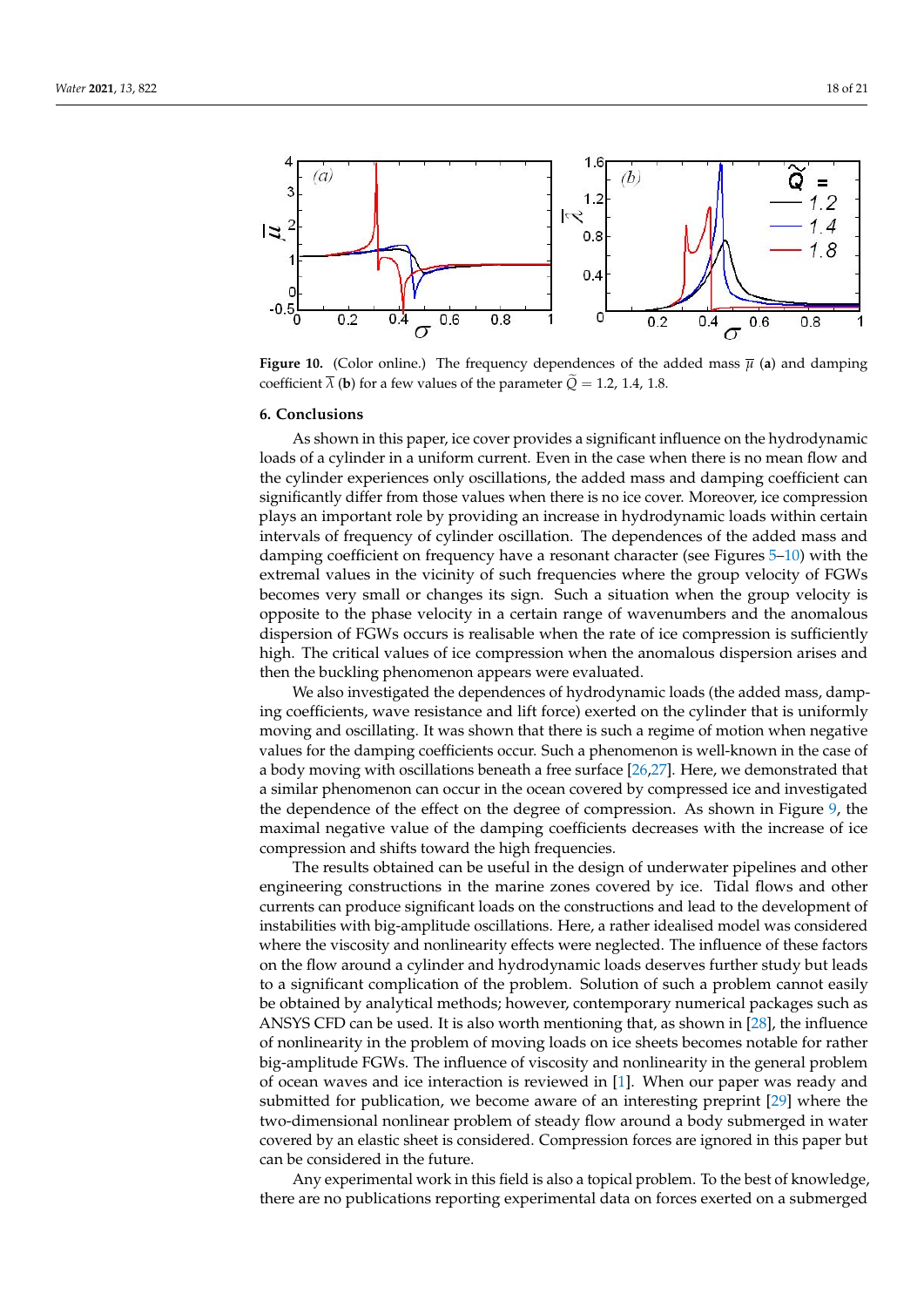and oscillating cylinder in the ice-covered ocean or sea. In a recently published paper by [\[30\]](#page-19-22), the results of laboratory experiments of investigation of hydrodynamic forces exerted on a semi-submerged cylinder in water with *a free surface* under an oscillatory flow are reported. Based on the main hydrodynamic features, a novel empirical formula for the prediction of the lift forces on a cylinder is proposed. In our paper, the hydrodynamic forces are calculated numerically on the basis of the derived analytical formulae. Further experimental work in this field is highly desirable.

**Author Contributions:** Conceptualisation, Y.S. and I.S.; methodology, Y.S. and I.S.; software, I.S.; validation, I.S.; formal analysis, Y.S. and I.S.; investigation, Y.S. and I.S.; resources, I.S.; writing original draft preparation, I.S.; writing—review and editing, Y.S. and I.S.; and visualisation, I.S. All authors have read and agreed to the published version of the manuscript.

**Funding:** Y.S. acknowledges the funding of this study provided by the grant SPARC/2018-2019/P751/SL through the Scheme for Promotion of Academic and Research Collaboration of the Ministry of Human Resource Development, Government of India, by grant No. FSWE-2020-0007 through the State task program in the sphere of scientific activity of the Ministry of Science and Higher Education of the Russian Federation, and grant number NSH-2685.2018.5 provided by the President of Russian Federation for the State support of leading Scientific Schools of the Russian Federation.

**Institutional Review Board Statement:** Not applicable.

**Informed Consent Statement:** Not applicable.

**Data Availability Statement:** Data of numerical calculations are available upon request.

**Conflicts of Interest:** The authors declare no conflict of interest.

#### **Nomenclature**

*ρ* water density

*ρ*<sup>1</sup> ice density

*h*<sup>1</sup> thickness of the ice plate

*g* acceleration due to gravity

*E* Young's modulus of elastic plate

*ν* Poisson ratio

 $D = E h_1^3 / [12(1 - v^2)]$  ice rigidity

*Q* longitudinal ice stress

*Q*<sup>0</sup> first critical value of the stress parameter when the anomalous dispersion occurs *Q*∗ = 2 p *ρgD* second critical value of the stress parameter when the ice buckling occurs  $M = \rho_1 h_1$  parameter describing the inertial property of ice

*c<sup>p</sup>* phase velocity of FGWs

*c<sup>g</sup>* group velocity of FGWs

*a* cylinder radius

 $\Omega$  frequency of cylinder oscillations

Fr ≡ *U*/ <sup>√</sup>*ga* Froude number in terms of the cylinder radius *<sup>a</sup>*

 $\overline{F}_{s1} \equiv F_{s1}/(\pi \rho g a^2)$  normalised wave resistance in the stationary flow

 $\overline{F}_{s2} \equiv F_{s2}/\left(\pi \rho \, g \, a^2\right)$  normalised lift force in the stationary flow

*τjk* a complex matrix of radiation forces

 $\mu_{ik}$  a real matrix of added masses

*λjk* a real matrix of damping coefficients

 $\overline{\mu} = \mu_{jj}/(\pi \rho \, a^2)$  normalised added mass coefficient

 $\overline{\lambda} = \lambda_{jj} / (\pi \rho \, a^2 \Omega)$  -normalised damping coefficient

# **Abbreviations**

The following abbreviation is used in this manuscript: FGW flexural-gravity wave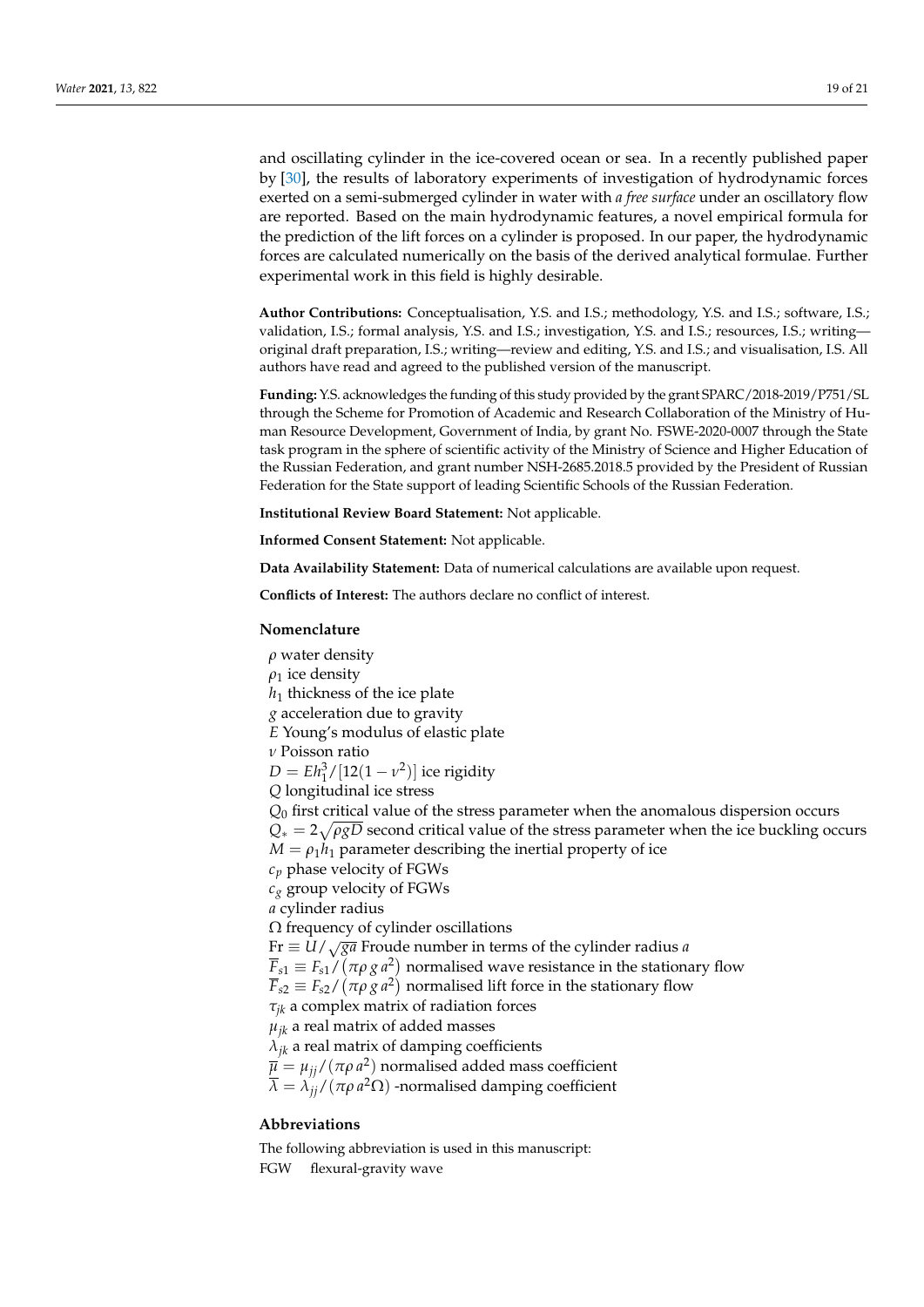# **References**

- <span id="page-19-0"></span>1. Squire, V.A. Ocean wave interactions with sea ice: A reappraisal. *Annu. Rev. Fluid Mech.* **2020**, *52*, 37–60. [\[CrossRef\]](http://doi.org/10.1146/annurev-fluid-010719-060301)
- <span id="page-19-1"></span>2. Kheisin, D.Y. *Dynamics of Floating Ice Cover*; Technical English Translation in: FSTC-HT-23-485-69, U.S. Army Foreign Science and Technology Center; Gidrometeoizdat: Leningrad, Russia, 1967. (In Russian)
- <span id="page-19-2"></span>3. Krasil'nikov, V.V. On excitation of flexural-gravity waves. *Akust. Zhurnal* **1962**, *8*, 133–136. (In Russian)
- <span id="page-19-3"></span>4. Sahoo, T. *Mathematical Techniques for Wave Interaction with Flexible Structures*; CRC Press: New York, NY, USA, 2012.
- <span id="page-19-16"></span>5. Squire, V.A.; Hosking, R.J.; Kerr, A.D.; Langhorne, P.J. *Moving Loads on Ice Plates*; Springer: Berlin, Germany, 1996.
- <span id="page-19-4"></span>6. Sturova, I.V. Unsteady three-dimensional sources in deep water with an elastic cover and their applications. *J. Fluid Mech.* **2013**, *730*, 392–418. [\[CrossRef\]](http://dx.doi.org/10.1017/jfm.2013.303)
- <span id="page-19-5"></span>7. Davys, J.W.; Hosking, R.J.; Sneyd, A.D. Waves due to a steadily moving source on a floating ice plate. *J. Fluid Mech.* **1985**, *158*, 269–287. [\[CrossRef\]](http://dx.doi.org/10.1017/S0022112085002646)
- 8. Il'ichev, A.T.; Savin, A.A.; Savin, A.S. Formation of wave on an ice-sheet above the dipole, moving in a fluid. *Dokl. Phys.* **2012**, *57*, 202–205. [\[CrossRef\]](http://dx.doi.org/10.1134/S1028335812050059)
- 9. Pavelyeva, E.B.; Savin, A.S. Establishment of waves generated by a pulsating source in a finite-depth fluid. *Fluid Dyn.* **2018**, *53*, 461–470. [\[CrossRef\]](http://dx.doi.org/10.1134/S0015462818040109)
- 10. Savin, A.A.; Savin, A.S. Ice cover perturbation by a dipole in motion within a liquid. *Fluid Dyn.* **2012**, *47*, 139–146. [\[CrossRef\]](http://dx.doi.org/10.1134/S0015462812020019)
- 11. Savin, A.A.; Savin, A.S. Waves generated on an ice cover by a source pulsating in fluid. *Fluid Dyn.* **2013**, *48*, 303–309. [\[CrossRef\]](http://dx.doi.org/10.1134/S0015462813030034)
- 12. Savin, A.A.; Savin, A.S. Three-dimensional problem of disturbing an ice cover by a dipole moving in fluid. *Fluid Dyn.* **2015**, *50*, 613–620. [\[CrossRef\]](http://dx.doi.org/10.1134/S0015462815050026)
- <span id="page-19-6"></span>13. Schulkes, R.M.S.M.; Hosking, R.J.; Sneyd, A.D. Waves due to a steadily moving source on a floating ice plate. *J. Fluid Mech.* **1987**, *180*, 297–318. [\[CrossRef\]](http://dx.doi.org/10.1017/S0022112087001812)
- <span id="page-19-7"></span>14. Li, Z.F.; Wu, G.X.; Shi, Y.Y. Interaction of uniform current with a circular cylinder submerged below an ice sheet. *Appl. Ocean Res.* **2019**, *86*, 310–319. [\[CrossRef\]](http://dx.doi.org/10.1016/j.apor.2018.12.007)
- <span id="page-19-8"></span>15. Das, S.; Kar, P.; Sahoo, T.; Meylan, M.H. Flexural-gravity wave motion in the presence of shear current: Wave blocking and negative energy waves. *Phys. Fluids* **2018**, *30*, 106606. [\[CrossRef\]](http://dx.doi.org/10.1063/1.5052228)
- 16. Das, S.; Sahoo, T.; Meylan, M.H. Dynamics of flexural gravity waves: From sea ice to Hawking radiation and analogue gravity. *Proc. R. Soc. A* **2018**, *474*, 2017223. [\[CrossRef\]](http://dx.doi.org/10.1098/rspa.2017.0223)
- 17. Das, S.; Sahoo, T.; Meylan, M.H. Flexural-gravity wave dynamics in two-layer fluid: Blocking and dead water analogue. *J. Fluid Mech.* **2018**, *854*, 121–145. [\[CrossRef\]](http://dx.doi.org/10.1017/jfm.2018.617)
- <span id="page-19-9"></span>18. Stepanyants, Y.; Sturova, I. Waves on a compressed floating ice plate caused by motion of a dipole in water. *J. Fluid Mech.* **2021**, *907*, A7. [\[CrossRef\]](http://dx.doi.org/10.1017/jfm.2020.764)
- <span id="page-19-10"></span>19. Wu, G.X. Hydrodynamic forces on a submerged cylinder advancing in water waves of finite depth. *J. Fluid Mech.* **1991**, *224*, 645–659. [\[CrossRef\]](http://dx.doi.org/10.1017/S002211209100191X)
- <span id="page-19-14"></span>20. Wu, G.X. Radiation and diffraction of water waves by a submerged circular cylinder at forward speed. *J. Hydrodyn. Ser. B.* **1993**, *5*, 85–96.
- <span id="page-19-11"></span>21. Sturova, I.V. Radiation instability of a circular cylinder in a uniform flow of a two-layer fluid. *J. Appl. Math. Mechs.* **1997**, *61*, 957–965. [\[CrossRef\]](http://dx.doi.org/10.1016/S0021-8928(97)00124-X)
- <span id="page-19-12"></span>22. Bukatov, A.E. *Waves in the Sea With a Floating Ice Cover*; Marine Hydrophys. Inst.: Sebastopol, Ukraine, 2017. Available online: [http://mhi-ras.ru/news/news\\_201802151133.html]( http://mhi-ras.ru/news/news_201802151133.html) (accessed on 12 March 2021). (In Russian)
- <span id="page-19-13"></span>23. Newman, J.N. *Marine Hydrodynamics*; The MIT Press: Cambridge, MA, USA, 1985.
- <span id="page-19-15"></span>24. Abramowitz, M.; Stegun, I.A. (Eds.) *Handbook of Mathematical Functions with Formulas, Graphs, and Mathematical Tables*; Applied Mathematics Series. 55 (Ninth Reprint with Additional Corrections of Tenth Original Printing with Corrections; National Bureau of Standards; Dover Publications: New York, NY, USA, 1983.
- <span id="page-19-17"></span>25. Wu, G.X.; Eatock Taylor, R. Reciprocity relations for the hydrodynamic coefficients of bodies with forward speed. *Intl. Shipbuild. Prigr.* **1988**, *35*, 145–153.
- <span id="page-19-18"></span>26. Newman, J.N. The damping of an oscillating ellipsoid near a free surface. *J. Ship Res.* **1961**, *5*, 44–58.
- <span id="page-19-19"></span>27. Gaponov-Grekhov, A.V.; Dolina, I.S.; Ostrovsky, L.A. The anomalous Doppler effect and radiative instability of the motion of oscillators in hydrodynamics. *Sov. Phys. Docl.* **1983**, *28*, 117–119.
- <span id="page-19-20"></span>28. Dinway, E.; Kalisch, H.; Părău, E.I. Fully dispersive models for moving loads on ice sheets. *J. Fluid Mech.* 2019, 876, 122-149. [\[CrossRef\]](http://dx.doi.org/10.1017/jfm.2019.530)
- <span id="page-19-21"></span>29. Semenov, Y.A. Nonlinear flexural-gravity waves due to a body submerged in the uniform stream. *arXiv* **2021**, arXiv:2103.02573v1.
- <span id="page-19-22"></span>30. Ren, H.; Fu, S.; Liu, C.; Zhang, M.; Xu, Y.; Deng, S. Hydrodynamic forces of a semi-submerged cylinder in an oscillatory flow. *Appl. Sci.* **2020**, *10*, 6404. [\[CrossRef\]](http://dx.doi.org/10.3390/app10186404)